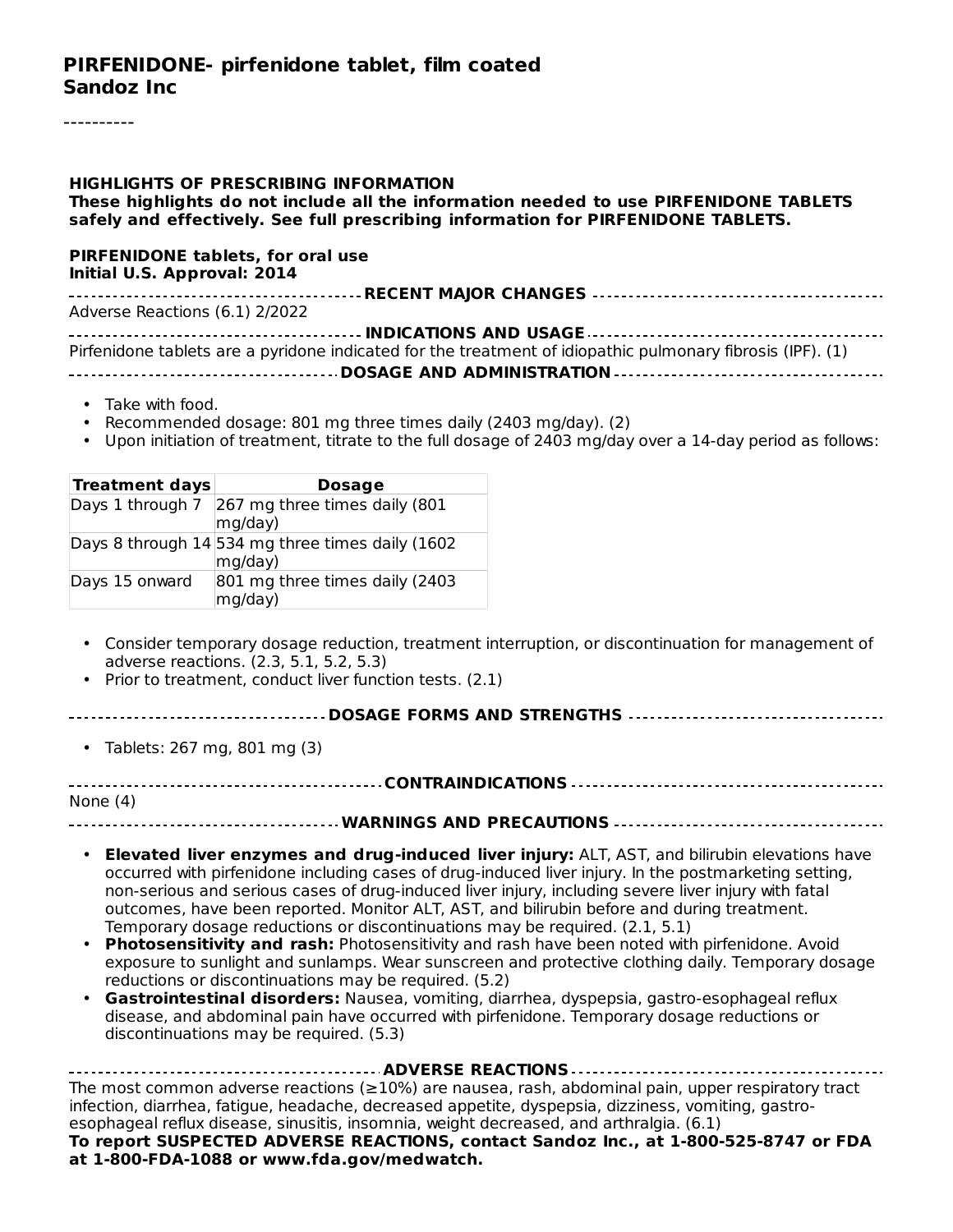#### **DRUG INTERACTIONS**

Moderate (e.g., ciprofloxacin) and strong inhibitors of CYP1A2 (e.g., fluvoxamine) increase systemic exposure of pirfenidone and may alter the adverse reaction profile of pirfenidone. Discontinue fluvoxamine prior to administration of pirfenidone or reduce to 267 mg three times a day. Consider dosage reduction with use of ciprofloxacin. (7.1)

#### **USE IN SPECIFIC POPULATIONS**

- **Hepatic Impairment:** Monitor for adverse reactions and consider dosage modification or discontinuation of pirfenidone as needed. Pirfenidone is not recommended for use in patients with severe hepatic impairment. (8.6, 12.3)
- **Renal Impairment:** Monitor for adverse reactions and consider dosage modification or discontinuation of pirfenidone as needed. Pirfenidone is not recommended for use in patients with end stage renal disease on dialysis. (8.7, 12.3)
- **Smokers:** Decreased exposure has been noted in smokers which may alter the efficacy profile of pirfenidone. (8.8)

#### **See 17 for PATIENT COUNSELING INFORMATION and FDA-approved patient labeling.**

**Revised: 2/2022**

#### **FULL PRESCRIBING INFORMATION: CONTENTS\* 1 INDICATIONS AND USAGE**

#### **2 DOSAGE AND ADMINISTRATION**

**at 1-800-FDA-1088 or www.fda.gov/medwatch.**

- 2.1 Testing Prior to Pirfenidone Tablets Administration
- 2.2 Recommended Dosage
- 2.3 Dosage Modifications due to Adverse Reactions
- 2.4 Dosage Modifications due to Drug Interactions

### **3 DOSAGE FORMS AND STRENGTHS**

### **4 CONTRAINDICATIONS**

### **5 WARNINGS AND PRECAUTIONS**

- 5.1 Elevated Liver Enzymes and Drug-Induced Liver Injury
- 5.2 Photosensitivity Reaction or Rash
- 5.3 Gastrointestinal Disorders

### **6 ADVERSE REACTIONS**

- 6.1 Clinical Trials Experience
- 6.2 Postmarketing Experience

#### **7 DRUG INTERACTIONS**

- 7.1 CYP1A2 Inhibitors
- 7.2 CYP1A2 Inducers

#### **8 USE IN SPECIFIC POPULATIONS**

- 8.1 Pregnancy
- 8.2 Lactation
- 8.4 Pediatric Use
- 8.5 Geriatric Use
- 8.6 Hepatic Impairment
- 8.7 Renal Impairment
- 8.8 Smokers

### **10 OVERDOSAGE**

**11 DESCRIPTION**

### **12 CLINICAL PHARMACOLOGY**

12.1 Mechanism of Action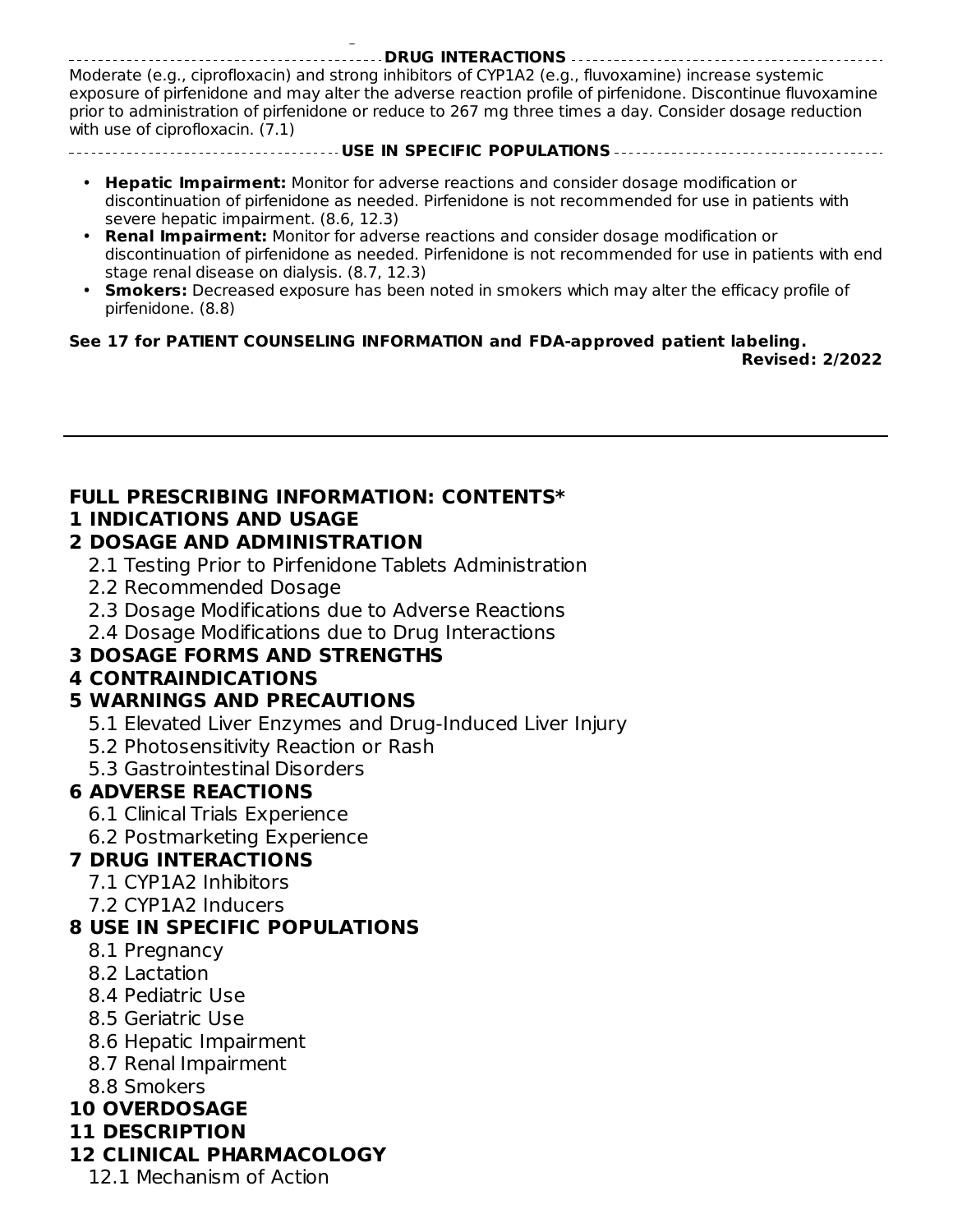### 12.2 Pharmacodynamics

#### 12.3 Pharmacokinetics

#### **13 NONCLINICAL TOXICOLOGY**

13.1 Carcinogenesis, Mutagenesis, Impairment of Fertility

#### **14 CLINICAL STUDIES**

#### **16 HOW SUPPLIED/STORAGE AND HANDLING**

#### **17 PATIENT COUNSELING INFORMATION**

 $\ast$  Sections or subsections omitted from the full prescribing information are not listed.

#### **FULL PRESCRIBING INFORMATION**

#### **1 INDICATIONS AND USAGE**

Pirfenidone tablets are indicated for the treatment of idiopathic pulmonary fibrosis (IPF).

## **2 DOSAGE AND ADMINISTRATION**

#### **2.1 Testing Prior to Pirfenidone Tablets Administration**

Conduct liver function tests prior to initiating treatment with pirfenidone tablets [see Warnings and Precautions (5.1)].

#### **2.2 Recommended Dosage**

The recommended daily maintenance dosage of pirfenidone tablets are 801 mg three times daily for a total of 2403 mg/day. Doses should be taken with food at the same time each day.

Upon initiation of treatment, titrate to the full dosage of 2403 mg/day over a 14-day period as follows:

| <b>Treatment days</b> | <b>Dosage</b>                                               |
|-----------------------|-------------------------------------------------------------|
| Days 1 through 7      | 267 mg three times daily (801<br>mq/day)                    |
|                       | Days 8 through 14 534 mg three times daily (1602<br>mg/day) |
| Days 15 onward        | 801 mg three times daily (2403<br>mg/day)                   |

#### **Table 1. Dosage Titration for Pirfenidone Tablets in Patients with IPF**

Dosages above 2403 mg/day are not recommended for any patient. Patients should not take 2 doses at the same time to make up for a missed dose. Patients should not take more than 3 doses per day.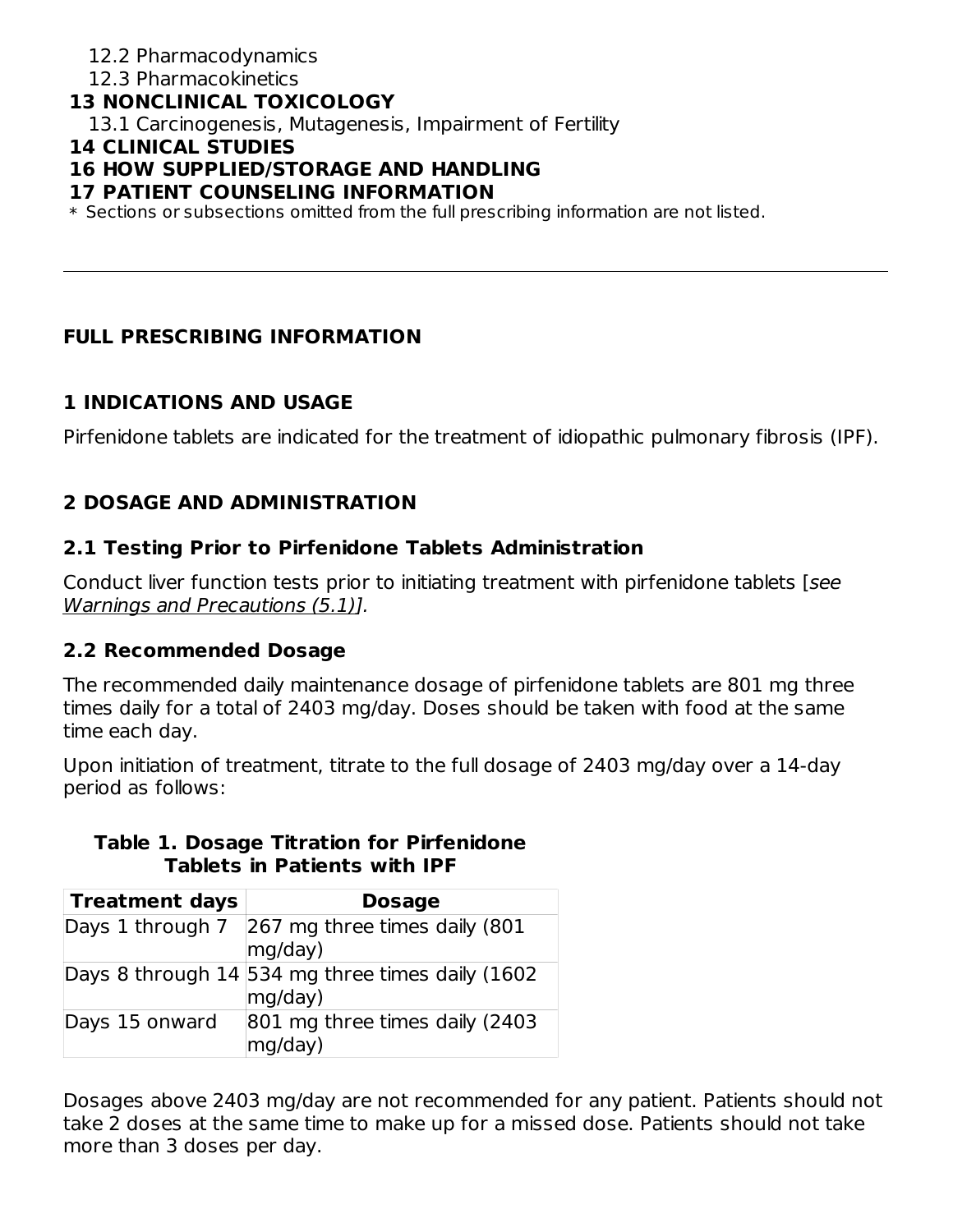### **2.3 Dosage Modifications due to Adverse Reactions**

Patients who miss 14 or more days of pirfenidone tablets should re-initiate treatment by undergoing the initial 2-week titration regimen up to the full maintenance dosage [see Dosage and Administration (2.2)]. For treatment interruption of less than 14 days, the dosage prior to the interruption can be resumed.

If patients experience significant adverse reactions (i.e., gastrointestinal, photosensitivity reaction or rash), consider temporary dosage reductions or interruptions of pirfenidone tablets to allow for resolution of symptoms [see Warnings and Precautions (5.1, 5.2, 5.3)].

## **Dosage Modification due to Elevated Liver Enzymes**

Dosage modifications or interruptions may also be necessary when liver enzyme and bilirubin elevations are exhibited. For liver enzyme elevations, modify the dosage as follows:

If a patient exhibits  $>3$  but  $\leq 5 \times$  the upper limit of normal (ULN) ALT and/or AST without symptoms or hyperbilirubinemia after starting pirfenidone tablets therapy:

- Discontinue confounding medications, exclude other causes, and monitor the patient closely.
- Repeat liver chemistry tests as clinically indicated.
- The full daily dosage may be maintained, if clinically appropriate, or reduced or interrupted (e.g., until liver chemistry tests are within normal limits) with subsequent re-titration to the full dosage as tolerated.

If a patient exhibits >3 but  $\leq$ 5  $\times$  ULN ALT and/or AST accompanied by symptoms or hyperbilirubinemia:

- Permanently discontinue pirfenidone tablets.
- Do not rechallenge patient with pirfenidone tablets.

If a patient exhibits  $>5 \times$  ULN ALT and/or AST:

- Permanently discontinue pirfenidone tablets.
- Do not rechallenge patient with pirfenidone tablets.

## **2.4 Dosage Modifications due to Drug Interactions**

## **Strong CYP1A2 Inhibitors (e.g., fluvoxamine, enoxacin)**

Reduce pirfenidone tablets to 267 mg three times a day (801 mg/day).

## **Moderate CYP1A2 Inhibitors (e.g., ciprofloxacin)**

With use of ciprofloxacin at a dosage of 750 mg twice daily, reduce pirfenidone tablets to 534 mg three times a day (1602 mg/day).

# **3 DOSAGE FORMS AND STRENGTHS**

**267 mg (yellow):** oval, biconvex, film-coated tablet, debossed with SD267on one side.

**801 mg (dark pink):** oval, biconvex, film-coated tablet, debossed with SD801 on one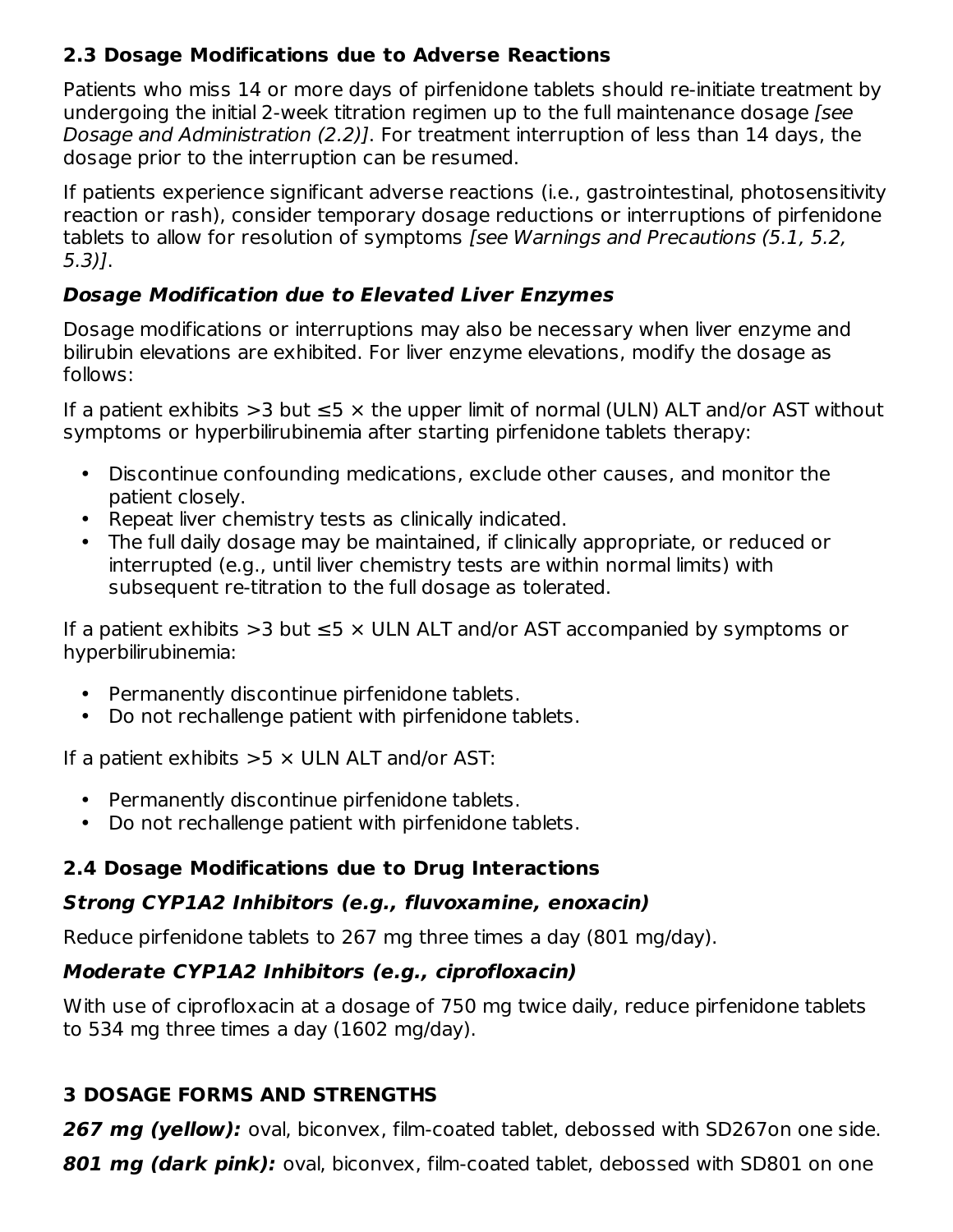side.

## **4 CONTRAINDICATIONS**

None.

## **5 WARNINGS AND PRECAUTIONS**

## **5.1 Elevated Liver Enzymes and Drug-Induced Liver Injury**

Cases of drug-induced liver injury (DILI) have been observed with pirfenidone. In the postmarketing period, non-serious and serious cases of DILI, including severe liver injury with fatal outcome, have been reported. Patients treated with pirfenidone 2403 mg/day in three Phase 3 trials had a higher incidence of elevations in ALT or AST ≥3  $\times$  ULN than placebo patients (3.7% vs. 0.8%, respectively). Elevations  $≥10 \times ULN$  in ALT or AST occurred in 0.3% of patients in the pirfenidone 2403 mg/day group and in 0.2% of patients in the placebo group. Increases in ALT and AST  $\geq$ 3  $\times$  ULN were reversible with dose modification or treatment discontinuation.

Conduct liver function tests (ALT, AST, and bilirubin) prior to the initiation of therapy with pirfenidone, monthly for the first 6 months, every 3 months thereafter, and as clinically indicated. Measure liver function tests promptly in patients who report symptoms that may indicate liver injury, including fatigue, anorexia, right upper abdominal discomfort, dark urine, or jaundice. Dosage modification or interruption may be necessary for liver enzyme elevations [see Dosage and Administration (2.1, 2.3)].

## **5.2 Photosensitivity Reaction or Rash**

Patients treated with pirfenidone 2403 mg/day in the three Phase 3 studies had a higher incidence of photosensitivity reactions (9%) compared with patients treated with placebo (1%). The majority of the photosensitivity reactions occurred during the initial 6 months. Instruct patients to avoid or minimize exposure to sunlight (including sunlamps), to use a sunblock (SPF 50 or higher), and to wear clothing that protects against sun exposure. Additionally, instruct patients to avoid concomitant medications known to cause photosensitivity. Dosage reduction or discontinuation may be necessary in some cases of photosensitivity reaction or rash [see Dosage and Administration (2.3)].

## **5.3 Gastrointestinal Disorders**

In the clinical studies, gastrointestinal events of nausea, diarrhea, dyspepsia, vomiting, gastro-esophageal reflux disease, and abdominal pain were more frequently reported by patients in the pirfenidone treatment groups than in those taking placebo. Dosage reduction or interruption for gastrointestinal events was required in 18.5% of patients in the 2403 mg/day group, as compared to 5.8% of patients in the placebo group; 2.2% of patients in the pirfenidone 2403 mg/day group discontinued treatment due to a gastrointestinal event, as compared to 1.0% in the placebo group. The most common (>2%) gastrointestinal events that led to dosage reduction or interruption were nausea, diarrhea, vomiting, and dyspepsia. The incidence of gastrointestinal events was highest early in the course of treatment (with highest incidence occurring during the initial 3 months) and decreased over time. Dosage modifications may be necessary in some cases of gastrointestinal adverse reactions [see Dosage and Administration (2.3)].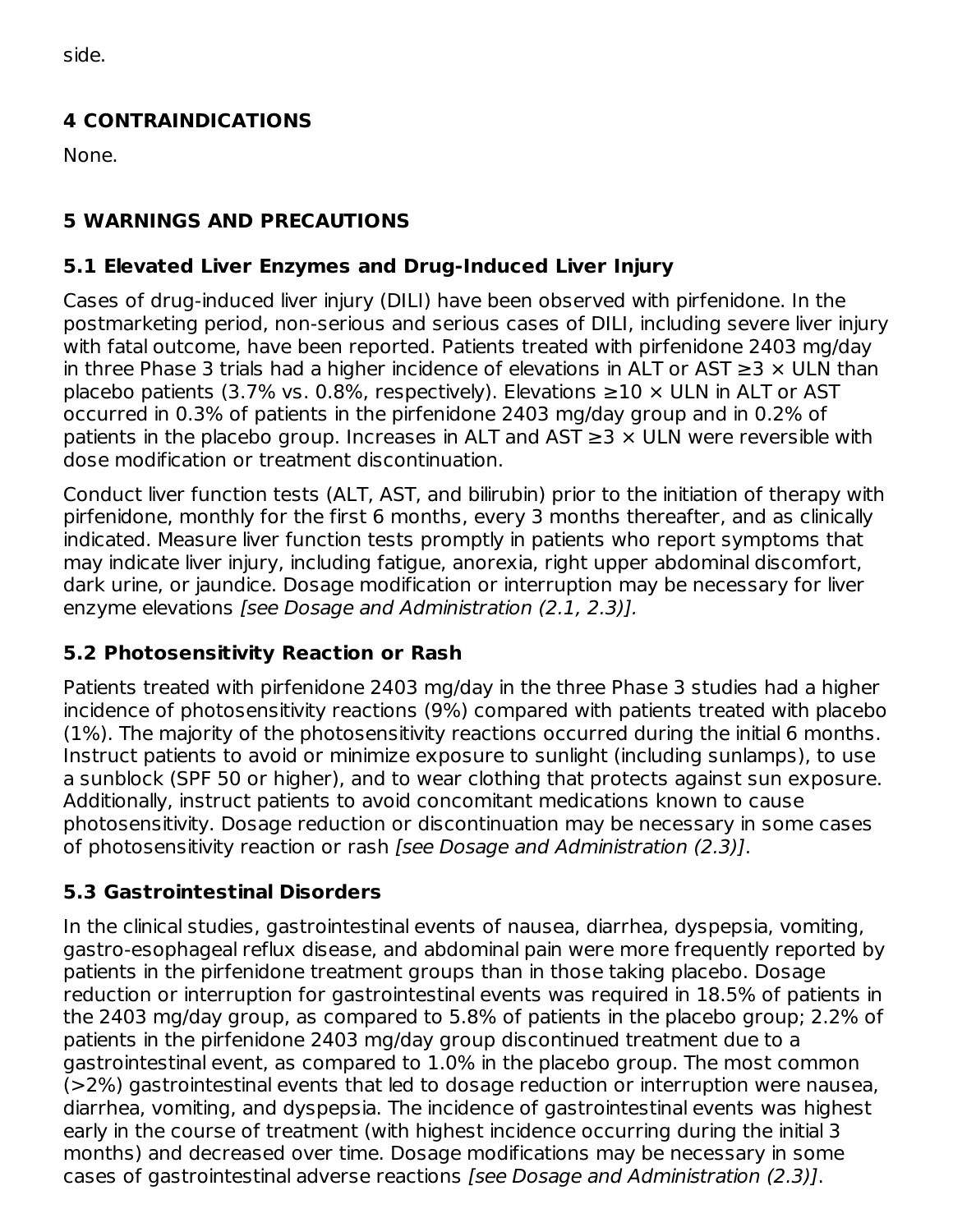## **6 ADVERSE REACTIONS**

The following adverse reactions are discussed in greater detail in other sections of the labeling:

- Liver Enzyme Elevations and Drug-Induced Liver Injury [see Warnings and Precautions (5.1)]
- Photosensitivity Reaction or Rash [see Warnings and Precautions (5.2)]
- Gastrointestinal Disorders [see Warnings and Precautions (5.3)]

## **6.1 Clinical Trials Experience**

Because clinical trials are conducted under widely varying conditions, adverse reaction rates observed in the clinical trials of a drug cannot be directly compared to rates in the clinical trials of another drug and may not reflect the rates observed in practice.

The safety of pirfenidone has been evaluated in more than 1400 subjects with over 170 subjects exposed to pirfenidone for more than 5 years in clinical trials.

Pirfenidone was studied in 3 randomized, double-blind, placebo-controlled trials (Studies 1, 2, and 3) in which a total of 623 patients received 2403 mg/day of pirfenidone and 624 patients received placebo. Subjects ages ranged from 40 to 80 years (mean age of 67 years). Most patients were male (74%) and Caucasian (95%). The mean duration of exposure to pirfenidone was 62 weeks (range: 2 to 118 weeks) in these 3 trials.

At the recommended dosage of 2403 mg/day, 14.6% of patients on pirfenidone compared to 9.6% on placebo permanently discontinued treatment because of an adverse event. The most common (>1%) adverse reactions leading to discontinuation were rash and nausea. The most common (>3%) adverse reactions leading to dosage reduction or interruption were rash, nausea, diarrhea, and photosensitivity reaction.

The most common adverse reactions with an incidence of ≥10% and more frequent in the pirfenidone than placebo treatment group are listed in **Table 2.**

#### **Table 2. Adverse Reactions Occurring in ≥10% of Pirfenidone-Treated Patients and More Commonly Than Placebo in Studies 1, 2, and 3**

| <b>Adverse Reaction</b>              | % of Patients (0 to 118 Weeks)                   |                               |  |  |  |
|--------------------------------------|--------------------------------------------------|-------------------------------|--|--|--|
|                                      | <b>Pirfenidone 2403</b><br>mg/day<br>$(N = 623)$ | <b>Placebo</b><br>$(N = 624)$ |  |  |  |
| Nausea                               | 36%                                              | 16%                           |  |  |  |
| Rash                                 | 30%                                              | 10%                           |  |  |  |
| Abdominal Pain <sup>*</sup>          | 24%                                              | 15%                           |  |  |  |
| Upper Respiratory<br>Tract Infection | 27%                                              | 25%                           |  |  |  |
| Diarrhea                             | 26%                                              | 20%                           |  |  |  |
| Fatigue                              | 26%                                              | 19%                           |  |  |  |
| Headache                             | 22%                                              | 19%                           |  |  |  |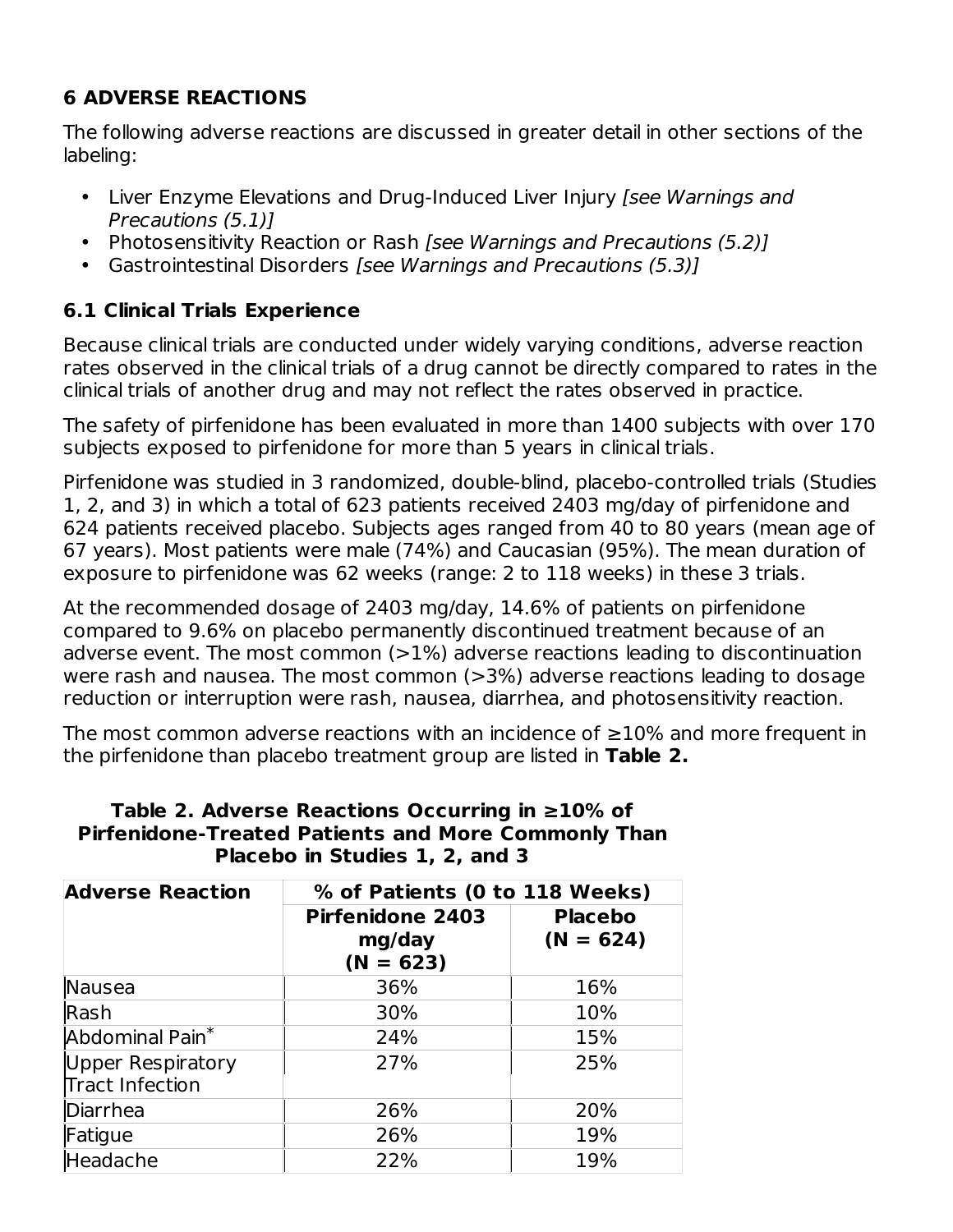| Decreased Appetite | 21% | 8%  |  |
|--------------------|-----|-----|--|
| Dyspepsia          | 19% | 7%  |  |
| <b>Dizziness</b>   | 18% | 11% |  |
| <b>Vomiting</b>    | 13% | 6%  |  |
| Gastro-esophageal  | 11% | 7%  |  |
| Reflux Disease     |     |     |  |
| Sinusitis          | 11% | 10% |  |
| Insomnia           | 10% | 7%  |  |
| Weight Decreased   | 10% | 5%  |  |
| Arthralgia         | 10% | 7%  |  |

 $\ast$  Includes abdominal pain, upper abdominal pain, abdominal distension, and stomach discomfort.

Adverse reactions occurring in ≥5 to <10% of pirfenidone-treated patients and more commonly than placebo are photosensitivity reaction (9% vs. 1%), pruritus (8% vs. 5%), asthenia (6% vs. 4%), dysgeusia (6% vs. 2%), and non-cardiac chest pain (5% vs. 4%).

## **6.2 Postmarketing Experience**

In addition to adverse reactions identified from clinical trials the following adverse reactions have been identified during post-approval use of pirfenidone. Because these reactions are reported voluntarily from a population of uncertain size, it is not always possible to reliably estimate their frequency.

Blood and Lymphatic System Disorders Agranulocytosis

Immune System Disorders Angioedema

Hepatobiliary Disorders Drug-induced liver injury [see Warnings and Precautions (5.1)]

### **7 DRUG INTERACTIONS**

## **7.1 CYP1A2 Inhibitors**

Pirfenidone is metabolized primarily (70 to 80%) via CYP1A2 with minor contributions from other CYP isoenzymes including CYP2C9, 2C19, 2D6 and 2E1.

### **Strong CYP1A2 Inhibitors**

The concomitant administration of pirfenidone and fluvoxamine or other strong CYP1A2 inhibitors (e.g., enoxacin) is not recommended because it significantly increases exposure to pirfenidone [see Clinical Pharmacology (12.3)]. Use of fluvoxamine or other strong CYP1A2 inhibitors should be discontinued prior to administration of pirfenidone and avoided during pirfenidone treatment. In the event that fluvoxamine or other strong CYP1A2 inhibitors are the only drug of choice, dosage reductions are recommended. Monitor for adverse reactions and consider discontinuation of pirfenidone as needed [see Dosage and Administration (2.4)].

### **Moderate CYP1A2 Inhibitors**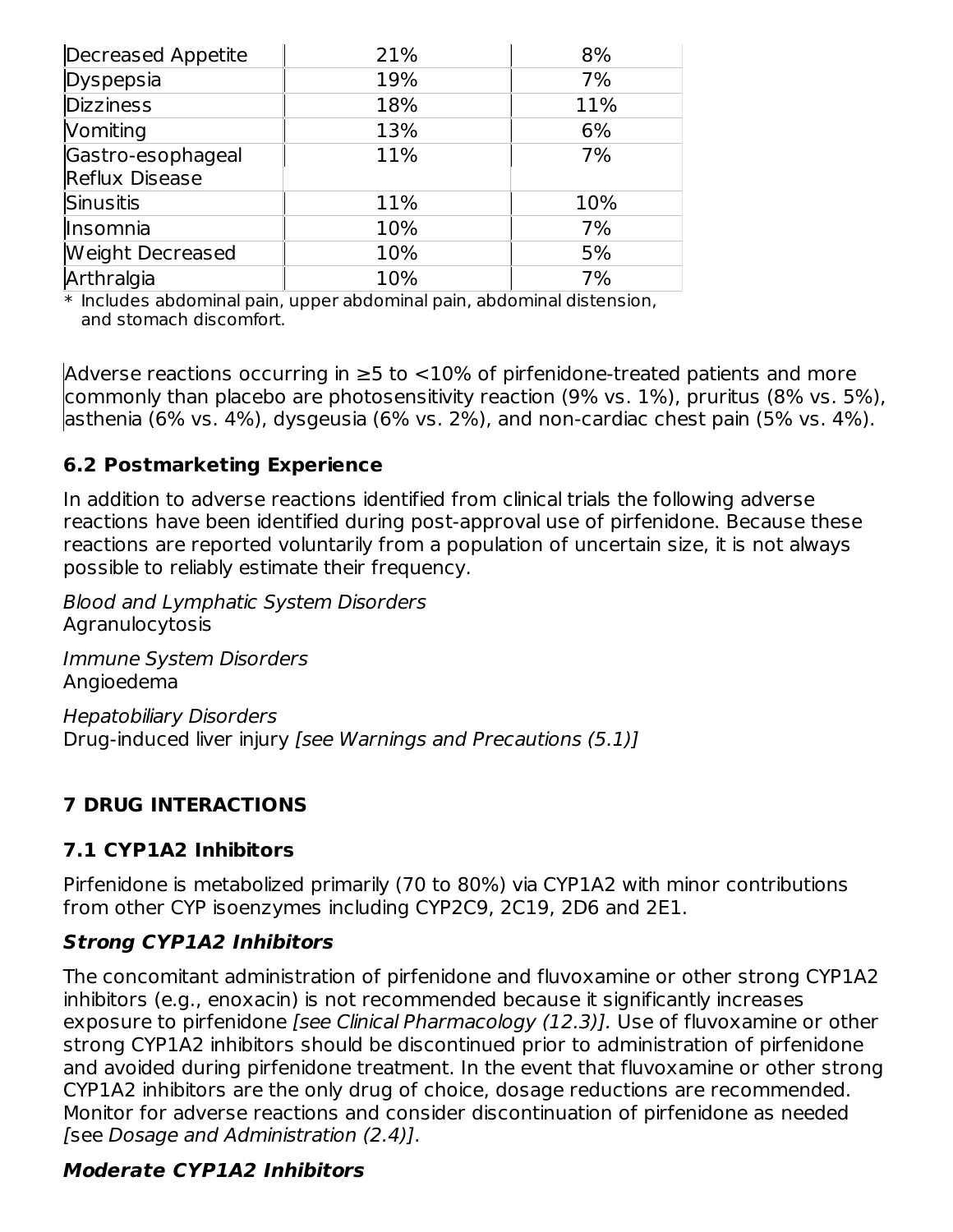Concomitant administration of pirfenidone and ciprofloxacin (a moderate inhibitor of CYP1A2) moderately increases exposure to pirfenidone [see Clinical Pharmacology (12.3)]. If ciprofloxacin at the dosage of 750 mg twice daily cannot be avoided, dosage reductions are recommended [see Dosage and Administration (2.4)]. Monitor patients closely when ciprofloxacin is used at a dosage of 250 mg or 500 mg once daily.

## **Concomitant CYP1A2 and other CYP Inhibitors**

Agents or combinations of agents that are moderate or strong inhibitors of both CYP1A2 and one or more other CYP isoenzymes involved in the metabolism of pirfenidone (i.e., CYP2C9, 2C19, 2D6, and 2E1) should be discontinued prior to and avoided during pirfenidone treatment.

## **7.2 CYP1A2 Inducers**

The concomitant use of pirfenidone and a CYP1A2 inducer may decrease the exposure of pirfenidone and this may lead to loss of efficacy. Therefore, discontinue use of strong CYP1A2 inducers prior to pirfenidone treatment and avoid the concomitant use of pirfenidone and a strong CYP1A2 inducer [see Clinical Pharmacology (12.3)].

## **8 USE IN SPECIFIC POPULATIONS**

### **8.1 Pregnancy**

#### **Risk Summary**

The data with pirfenidone use in pregnant women are insufficient to inform on drug associated risks for major birth defects and miscarriage. In animal reproduction studies, pirfenidone was not teratogenic in rats and rabbits at oral doses up to 3 and 2 times, respectively, the maximum recommended daily dose (MRDD) in adults [see Data].

In the U.S. general population, the estimated background risk of major birth defects and miscarriage in clinically recognized pregnancies is 2 to 4% and 15 to 20%, respectively.

## **Data**

### Animal Data

Animal reproductive studies were conducted in rats and rabbits. In a combined fertility and embryofetal development study, female rats received pirfenidone at oral doses of 0, 50, 150, 450, and 1000 mg/kg/day from 2 weeks prior to mating, during the mating phase, and throughout the periods of early embryonic development from gestation days (GD) 0 to 5 and organogenesis from GD 6 to 17. In an embryofetal development study, pregnant rabbits received pirfenidone at oral doses of 0, 30, 100, and 300 mg/kg/day throughout the period of organogenesis from GD 6 to 18. In these studies, pirfenidone at doses up to 3 and 2 times, respectively, the maximum recommended daily dose (MRDD) in adults (on mg/m<sup>2</sup> basis at maternal oral doses up to 1000 mg/kg/day in rats and 300 mg/kg/day in rabbits, respectively) revealed no evidence of impaired fertility or harm to the fetus due to pirfenidone. In the presence of maternal toxicity, acyclic/irregular cycles (e.g., prolonged estrous cycle) were seen in rats at doses approximately equal to and higher than the MRDD in adults (on a mg/m<sup>2</sup> basis at maternal doses of 450 mg/kg/day and higher). In a pre- and post-natal development study, female rats received pirfenidone at oral doses of 0, 100, 300, and 1000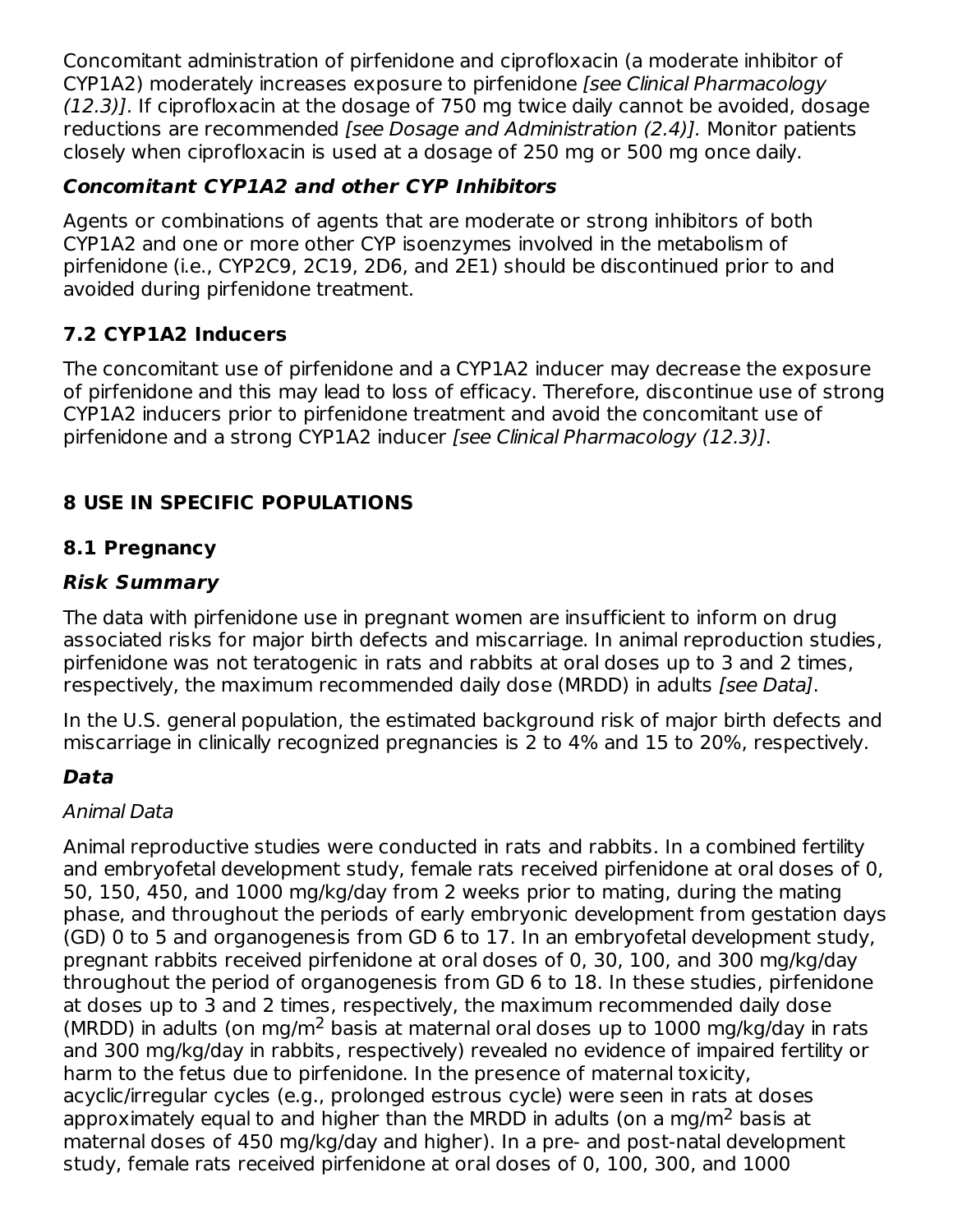mg/kg/day from GD 7 to lactation day 20. Prolongation of the gestation period, decreased numbers of live newborn, and reduced pup viability and body weights were seen in rats at an oral dosage approximately 3 times the MRDD in adults (on a mg/m $^2$ basis at a maternal oral dose of 1000 mg/kg/day).

## **8.2 Lactation**

## Risk Summary

No information is available on the presence of pirfenidone in human milk, the effects of the drug on the breastfed infant, or the effects of the drug on milk production. The lack of clinical data during lactation precludes clear determination of the risk of pirfenidone to an infant during lactation; therefore, the developmental and health benefits of breastfeeding should be considered along with the mother's clinical need for pirfenidone and the potential adverse effects on the breastfed child from pirfenidone or from the underlying maternal condition.

## **Data**

### Animal Data

A study with radio-labeled pirfenidone in rats has shown that pirfenidone or its metabolites are excreted in milk. There are no data on the presence of pirfenidone or its metabolites in human milk, the effects of pirfenidone on the breastfed child, or its effects on milk production.

## **8.4 Pediatric Use**

Safety and effectiveness of pirfenidone in pediatric patients have not been established.

## **8.5 Geriatric Use**

Of the total number of subjects in the clinical studies receiving pirfenidone tablets, 714 (67%) were 65 years old and over, while 231 (22%) were 75 years old and over. No overall differences in safety or effectiveness were observed between older and younger patients. No dosage adjustment is required based upon age.

## **8.6 Hepatic Impairment**

Pirfenidone should be used with caution in patients with mild (Child Pugh Class A) to moderate (Child Pugh Class B) hepatic impairment. Monitor for adverse reactions and consider dosage modification or discontinuation of pirfenidone as needed (see Dosage and Administration (2.3)].

The safety, efficacy, and pharmacokinetics of pirfenidone have not been studied in patients with severe hepatic impairment. Pirfenidone is not recommended for use in patients with severe (Child Pugh Class C) hepatic impairment [see Clinical Pharmacology (12.3)].

## **8.7 Renal Impairment**

Pirfenidone should be used with caution in patients with mild ( $CL_{cr}$  50 to 80 mL/min), moderate (CL<sub>cr</sub> 30 to 50 mL/min), or severe (CL<sub>cr</sub> less than 30 mL/min) renal impairment [see Clinical Pharmacology (12.3)]. Monitor for adverse reactions and consider dosage modification or discontinuation of pirfenidone as needed [see Dosage and Administration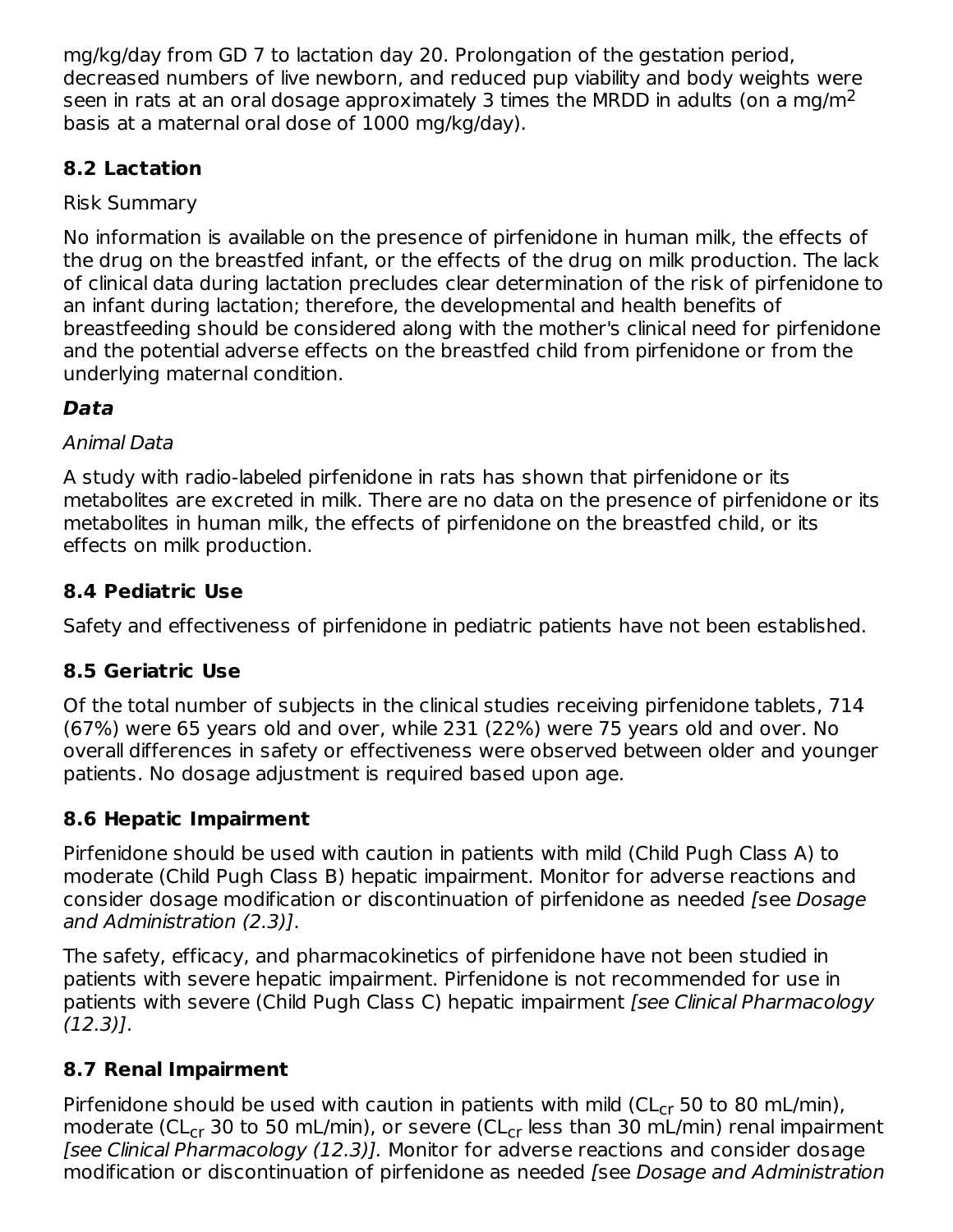(2.3)]. The safety, efficacy, and pharmacokinetics of pirfenidone have not been studied in patients with end-stage renal disease requiring dialysis. Use of pirfenidone in patients with end-stage renal diseases requiring dialysis is not recommended.

### **8.8 Smokers**

Smoking causes decreased exposure to pirfenidone [see Clinical Pharmacology (12.3)], which may alter the efficacy profile of pirfenidone. Instruct patients to stop smoking prior to treatment with pirfenidone and to avoid smoking when using pirfenidone.

## **10 OVERDOSAGE**

There is limited clinical experience with overdosage. Multiple dosages of pirfenidone up to a maximum tolerated dose of 4005 mg per day were administered as five 267 mg capsules three times daily to healthy adult volunteers over a 12-day dose escalation.

In the event of a suspected overdosage, appropriate supportive medical care should be provided, including monitoring of vital signs and observation of the clinical status of the patient.

## **11 DESCRIPTION**

Pirfenidone belongs to the chemical class of pyridone. Pirfenidone tablets are available as film-coated tablets containing 267 mg (yellow) and 801 mg (dark pink) pirfenidone for oral administration.

Pirfenidone has a molecular formula of  $C_{12}H_{11}$ NO and a molecular weight of 185.23. Pirfenidone has the following structural formula, which has been referred to as 5 methyl-1-phenyl-2-1(H)-pyridone or 5-methyl-1-phenyl-2-(1H)-pyridone.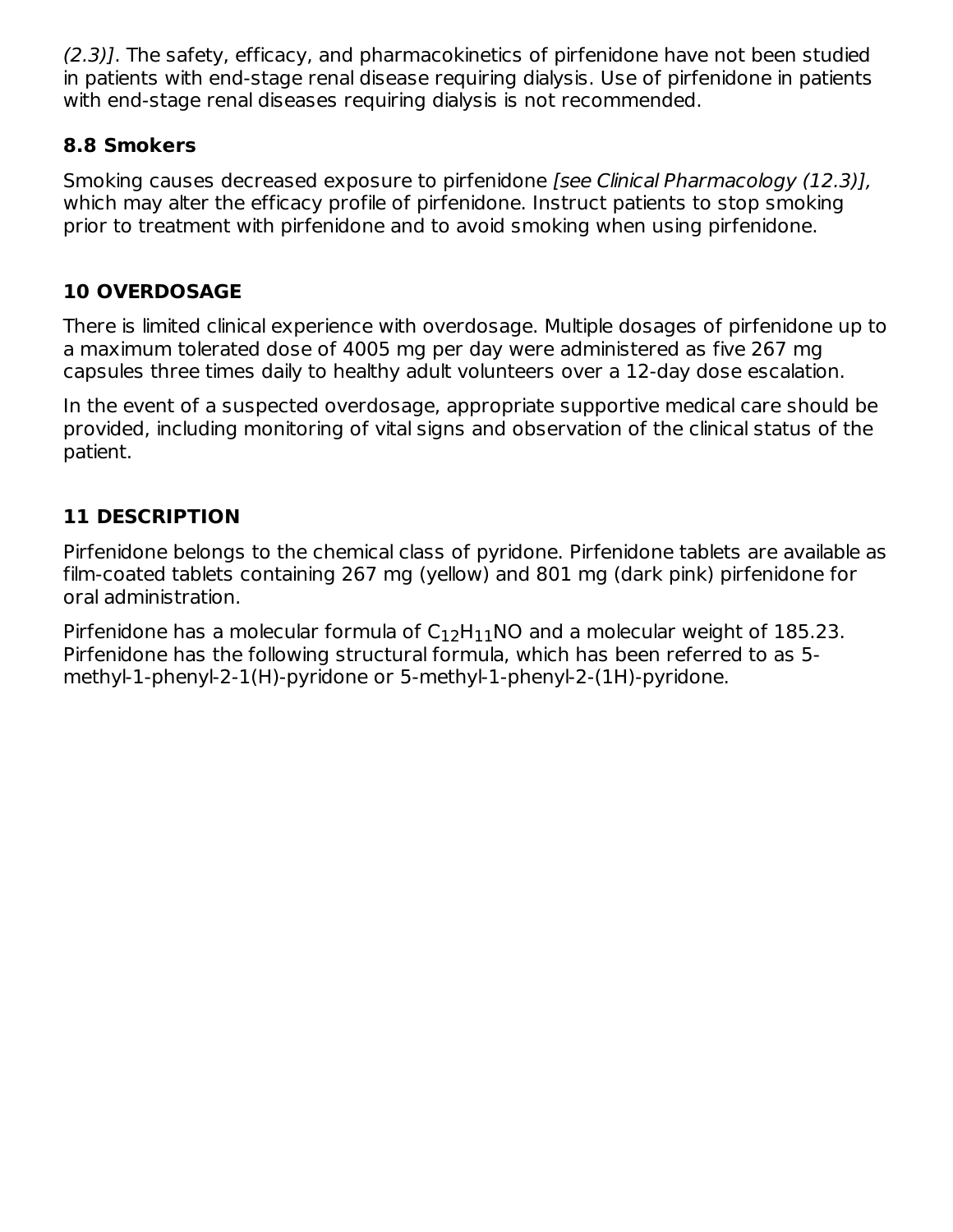

Pirfenidone is a white to pale yellow crystalline, non-hygroscopic powder. It is more soluble in methanol, ethyl alcohol, acetone and chloroform than in water and 1.0 N HCl. The melting point is approximately 108°C.

Pirfenidone tablet contains pirfenidone and the following inactive ingredients: croscarmellose sodium, hydroxypropyl cellulose, magnesium stearate, pregelatinized starch, and silicon dioxide.

267 mg tablets contains opadry II yellow which consist of: iron oxide yellow, polyethylene glycol, polyvinyl alcohol, talc and titanium dioxide.

801 mg tablets contains opadry II pink which consist of: iron oxide black, iron oxide red, iron oxide yellow, polyethylene glycol, polyvinyl alcohol, talc and titanium dioxide.

## **12 CLINICAL PHARMACOLOGY**

#### **12.1 Mechanism of Action**

The mechanism of action of pirfenidone in the treatment of IPF has not been established.

### **12.2 Pharmacodynamics**

### **Cardiac Electrophysiology**

The effect of pirfenidone on QT interval was evaluated in a randomized, placebo, and positive controlled parallel study in 160 healthy adult volunteers. Volunteers received pirfenidone 2403 mg/day (recommended dose) and 4005 mg/day (1.6 times recommended dose) or placebo for 10 days or a single dose of 400 mg moxifloxacin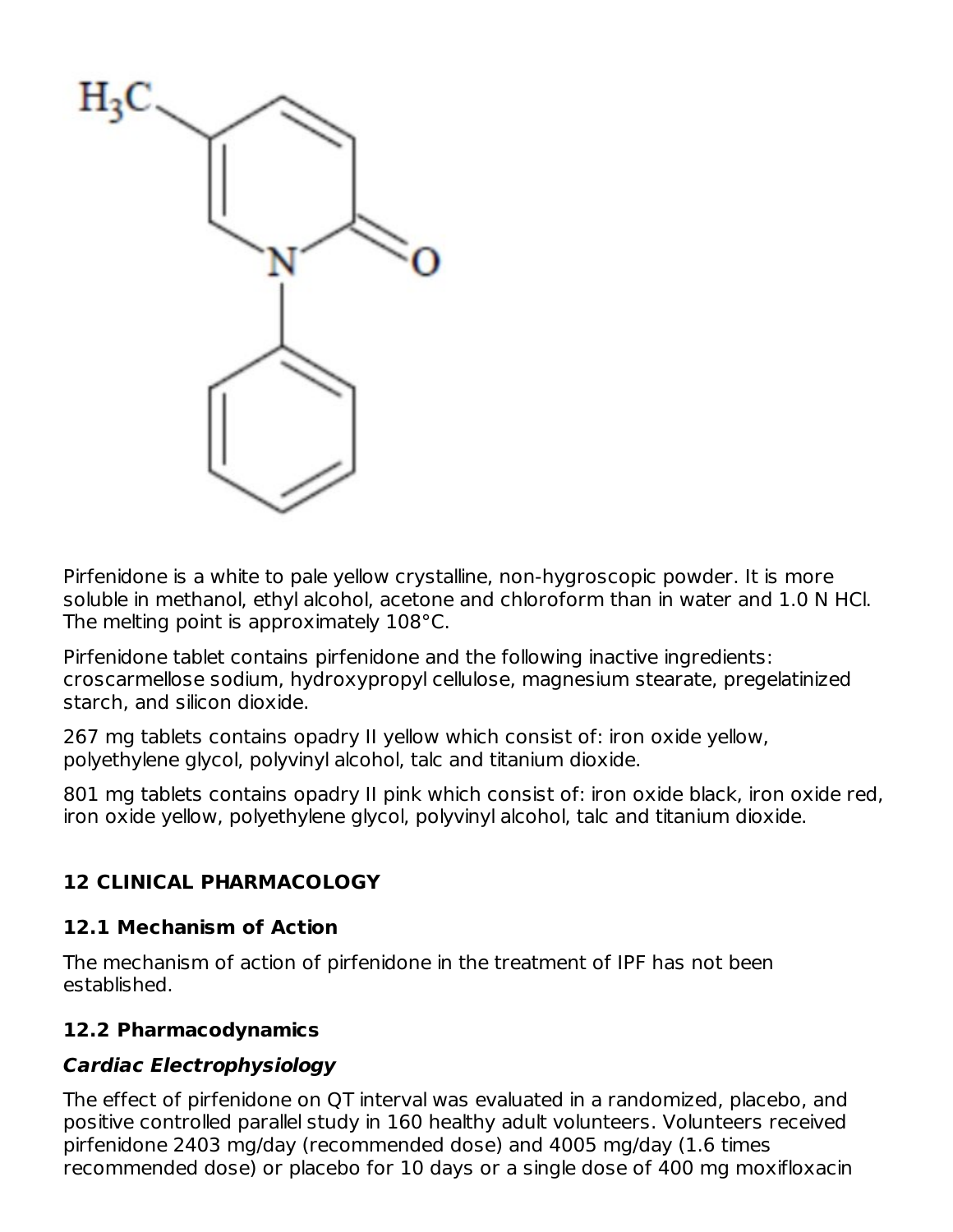(active control).

Relative to placebo, the maximum mean change from baseline in study-specific QT interval was 3.2 milliseconds (ms) and 2.2 ms for pirfenidone 2403 mg/day and 4005 mg/day, respectively. No volunteer had a QTc interval greater than 480 ms or change from baseline greater than 60 ms. Although there was no evidence that pirfenidone prolonged the QTc interval in this study, a definitive conclusion may not be drawn as the positive control (moxifloxacin) did not perform as expected in this study, and pirfenidone at 4005 mg/day (1.7 times the maximum recommended dose) did not cover the maximum pirfenidone exposure increase with co-administration of fluvoxamine, a strong CYP1A2 inhibitor.

## **12.3 Pharmacokinetics**

## **Absorption**

After single oral-dose administration of 801 mg pirfenidone (three 267 mg capsules), the maximum observed plasma concentration (C<sub>max</sub>) was achieved between 30 minutes and 4 hours (median time of 0.5 hours). Food decreased the rate and extent of absorption. Median T $_{\sf max}$  increased from 0.5 hours to 3 hours with food. Maximum plasma concentrations (C $_{\sf max}$ ) and AUC $_{\sf 0\text{-}inf}$  decreased by approximately 49% and 16% with food, respectively.

Bioequivalence was demonstrated in the fasted state when comparing the 801 mg tablet to three 267 mg capsules. The effect of food on pirfenidone exposure was consistent between the tablet and capsule formulations.

A reduced incidence of adverse reactions was observed in the fed group when compared to the fasted group. In controlled studies with IPF patients, pirfenidone was taken with food [see Dosage and Administration (2) and Clinical Studies (14)].

The absolute bioavailability of pirfenidone has not been determined in humans.

# **Distribution**

Pirfenidone binds to human plasma proteins, primarily to serum albumin, in a concentration-independent manner over the range of concentrations observed in clinical trials. The overall mean binding was 58% at concentrations observed in clinical studies (1 to 10 mcg/mL). Mean apparent oral volume of distribution is approximately 59 to 71 liters.

## **Metabolism**

In vitro profiling studies in hepatocytes and liver microsomes have shown that pirfenidone is primarily metabolized in the liver by CYP1A2 and multiple other CYPs (CYP2C9, 2C19, 2D6, and 2E1). Oral administration of pirfenidone results in the formation of four metabolites. In humans, only pirfenidone and 5-carboxy-pirfenidone are present in plasma in significant quantities. The mean metabolite-to-parent ratio ranged from approximately 0.6 to 0.7.

No formal radiolabeled studies have assessed the metabolism of pirfenidone in humans. In vitro data suggests that metabolites are not expected to be pharmacologically active at observed metabolite concentrations.

# **Elimination**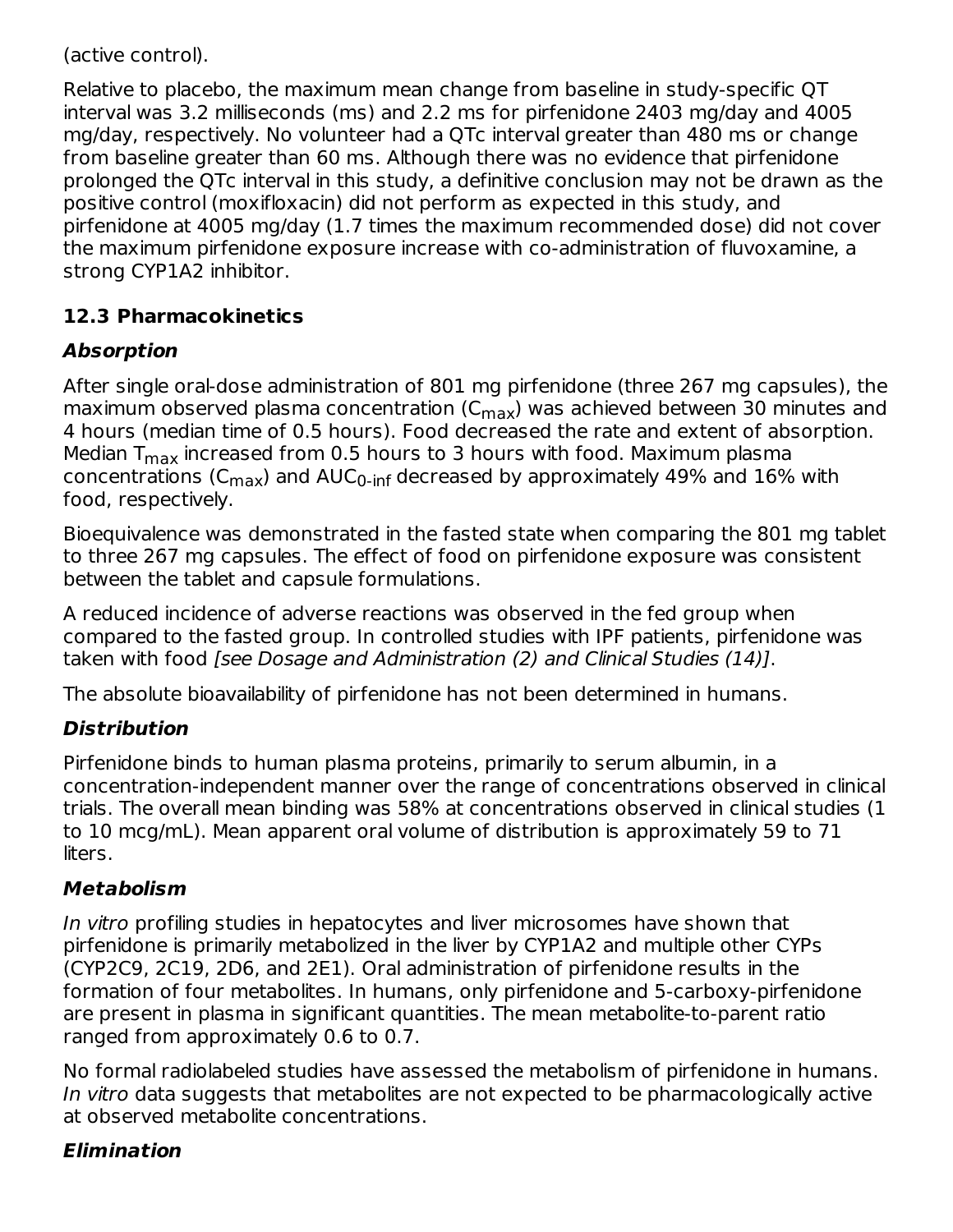The mean terminal half-life is approximately 3 hours in healthy subjects. Pirfenidone is excreted predominantly as metabolite 5-carboxy-pirfenidone, mainly in the urine (approximately 80% of the dose). The majority of pirfenidone was excreted as the 5 carboxy metabolite (approximately 99.6% of that recovered).

## **Specific Populations**

## Hepatic Impairment

The pharmacokinetics of pirfenidone and the 5-carboxy-pirfenidone metabolite were studied in 12 subjects with moderate hepatic impairment (Child Pugh Class B) and in 12 subjects with normal hepatic function. Results showed that the mean exposure, AUC<sub>0-inf</sub> and C $_{\sf max}$  of pirfenidone increased approximately 1.6- and approximately 1.4-fold in subjects with moderate hepatic impairment, respectively. The exposure of 5-carboxypirfenidone did not change significantly in subjects with moderate hepatic impairment.

## Renal Impairment

The pharmacokinetics of pirfenidone and the 5-carboxy-pirfenidone metabolite were studied in 18 subjects with mild (CL<sub>cr</sub> 50 to 80 mL/min), moderate (CL<sub>cr</sub> 30 to 50 mL/min), and severe (CL<sub>cr</sub> less than 30 mL/min) renal impairment (n=6/group) and in 6 subjects with normal CL<sub>cr</sub> (greater than or equal to 80 mL/min) renal function. Results showed that systemic exposure (AUC<sub>0-inf</sub>) to pirfenidone increased approximately 1.4, 1.5, and 1.2-fold in subjects with mild, moderate and severe renal impairment, respectively. The corresponding AUC<sub>0-inf</sub> of 5-carboxy-pirfenidone increased 1.7, 3.4, and 5.6-fold, although the change in the patients with mild renal impairment was not statistically significant. The renal clearance of 5-carboxy-pirfenidone decreased significantly in patients with moderate to severe renal impairment.

The pharmacokinetics and safety of pirfenidone has not been studied in subjects with end-stage renal disease requiring dialysis.

## Geriatric

Results of population pharmacokinetic analysis suggest that no dosage adjustment is needed in geriatric patients.

## Gender

Results of population pharmacokinetic analysis of pirfenidone showed no significant differences in pharmacokinetics between males and females.

# **Obesity**

Results of population pharmacokinetic analysis showed that obesity (Body Mass Index [BMI] greater than or equal to 30 kg/m<sup>2</sup>) has no significant effect on the pharmacokinetics of pirfenidone.

# Race

Population pharmacokinetic analysis showed that race has no significant effect on the pharmacokinetics of pirfenidone.

# **Drug Interaction Studies**

# Cytochrome P450 1A2 Inhibitors

Pirfenidone is a substrate of cytochrome P450 1A2. In a single-dose drug interaction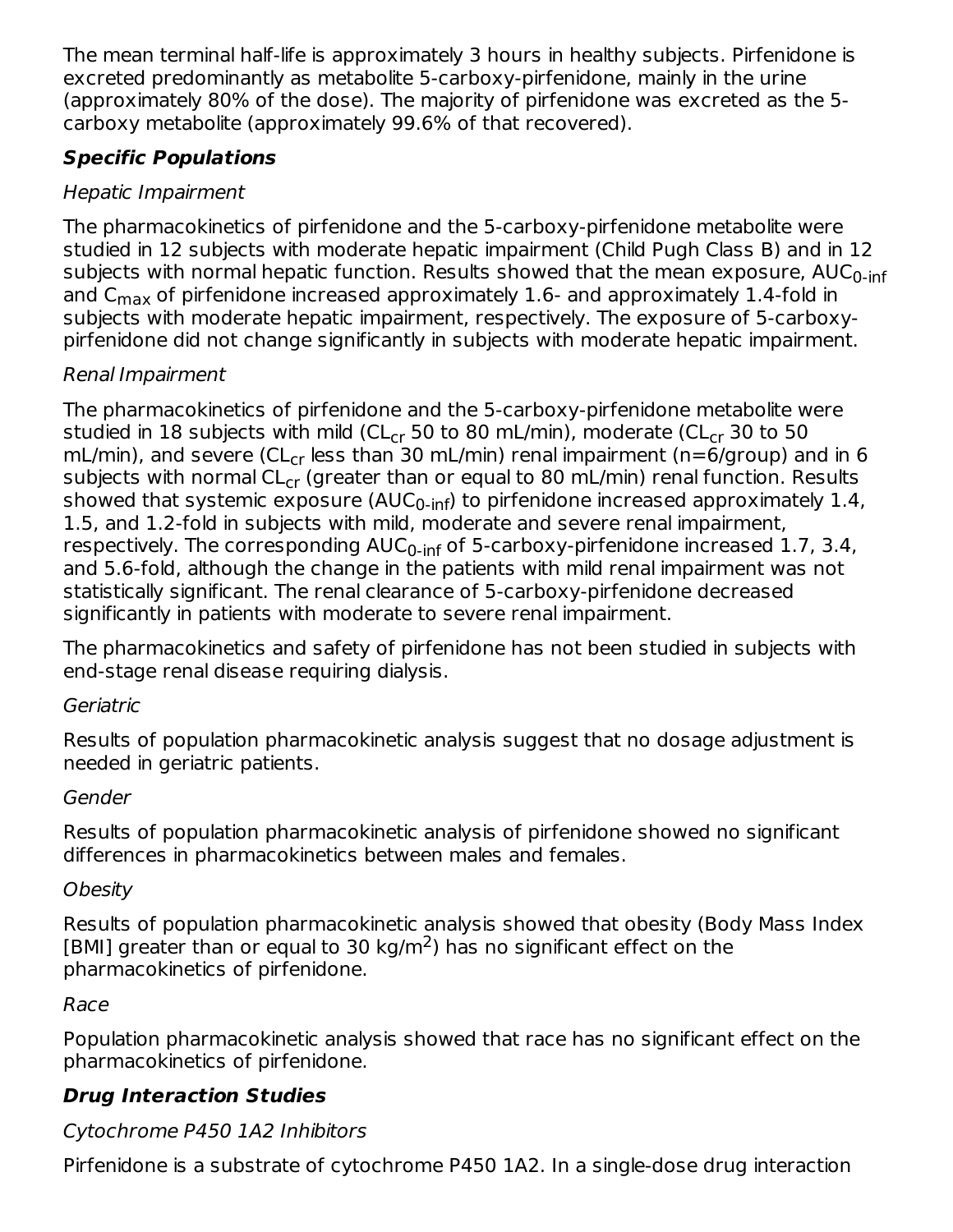study in 25 healthy nonsmokers and 25 smokers, pirfenidone was coadministered with fluvoxamine (50 mg at bedtime for 3 days; 50 mg twice a day for 3 days, and 50 mg in the morning and 100 mg at bedtime for 4 days). An approximately 4-fold increase in exposure to pirfenidone in nonsmokers and approximately 7-fold increase in exposure in smokers was observed.

In a single-dose drug interaction study in 27 healthy subjects, coadministration of 801 mg of pirfenidone and 750 mg of ciprofloxacin (a moderate inhibitor of CYP1A2) on Day 6 (ciprofloxacin was dosed at 750 mg twice daily from Day 2 to Day 7) increased the exposure to pirfenidone by 81%.

#### Cytochrome P450 1A2 Inducers

Following a single oral dose of 801 mg pirfenidone in 25 smokers and 25 healthy nonsmokers, the systemic exposure in smokers was significantly lower compared to nonsmokers. AUC<sub>0-inf</sub> and C<sub>max</sub> of pirfenidone in smokers were 46% and 68% of those in nonsmokers, respectively.

#### Inhibitory Effect of Pirfenidone on P-glycoprotein (Pgp)

The potential for pirfenidone to inhibit Pgp mediated transport of digoxin (5.0 µM) was evaluated in the absence and presence of pirfenidone at concentrations ranging from 1 to 1000 µM in in vitro system. Pirfenidone showed weak inhibition (10 to 30%) of Pgp facilitated digoxin B-A efflux at concentrations of 100 µM and above. Effect of pirfenidone upon Pgp substrate pharmacokinetics and safety has not been evaluated in humans.

#### Inhibitory Effect of Pirfenidone on CYP2C9, 2C19 or 1A2, 2D6, 3A4

The potential for pirfenidone to inhibit CYP2C9, 2C19 or 1A2 was evaluated in vitro at concentrations up to 1000  $\mu$ M (approximately 10-fold the mean human C $_{\sf max}$ ). Pirfenidone showed a concentration-dependent inhibition on CYP2C9, 2C19 or 1A2, 2D6, and 3A4. At 1000 µM, pirfenidone inhibits the activity of these enzymes by 30.4%, 27.5%, 34.1%, 21%, and 9.6%, respectively. Effect of pirfenidone upon pharmacokinetics and safety of CYP2C9, 2C19, 1A2, 2D6, and 3A4 substrates has not been evaluated in humans.

## **13 NONCLINICAL TOXICOLOGY**

### **13.1 Carcinogenesis, Mutagenesis, Impairment of Fertility**

#### **Carcinogenesis**

Long-term studies were conducted in mice and rats with admixture of pirfenidone to the diet to evaluate its carcinogenic potential.

In a 24-month carcinogenicity study in B6C3F1 mice, pirfenidone caused statistically significant dose-related increases of the combination of hepatocellular adenoma and carcinoma and hepatoblastoma in male mice at doses of 800 mg/kg and above (AUC exposure approximately 0.4 times adult exposure at the MRDD). There were statistically significant dose-related increases of the combination of hepatocellular adenoma and carcinoma in female mice at doses of 2000 mg/kg and above (AUC exposure approximately 0.7 times adult exposure at the MRDD).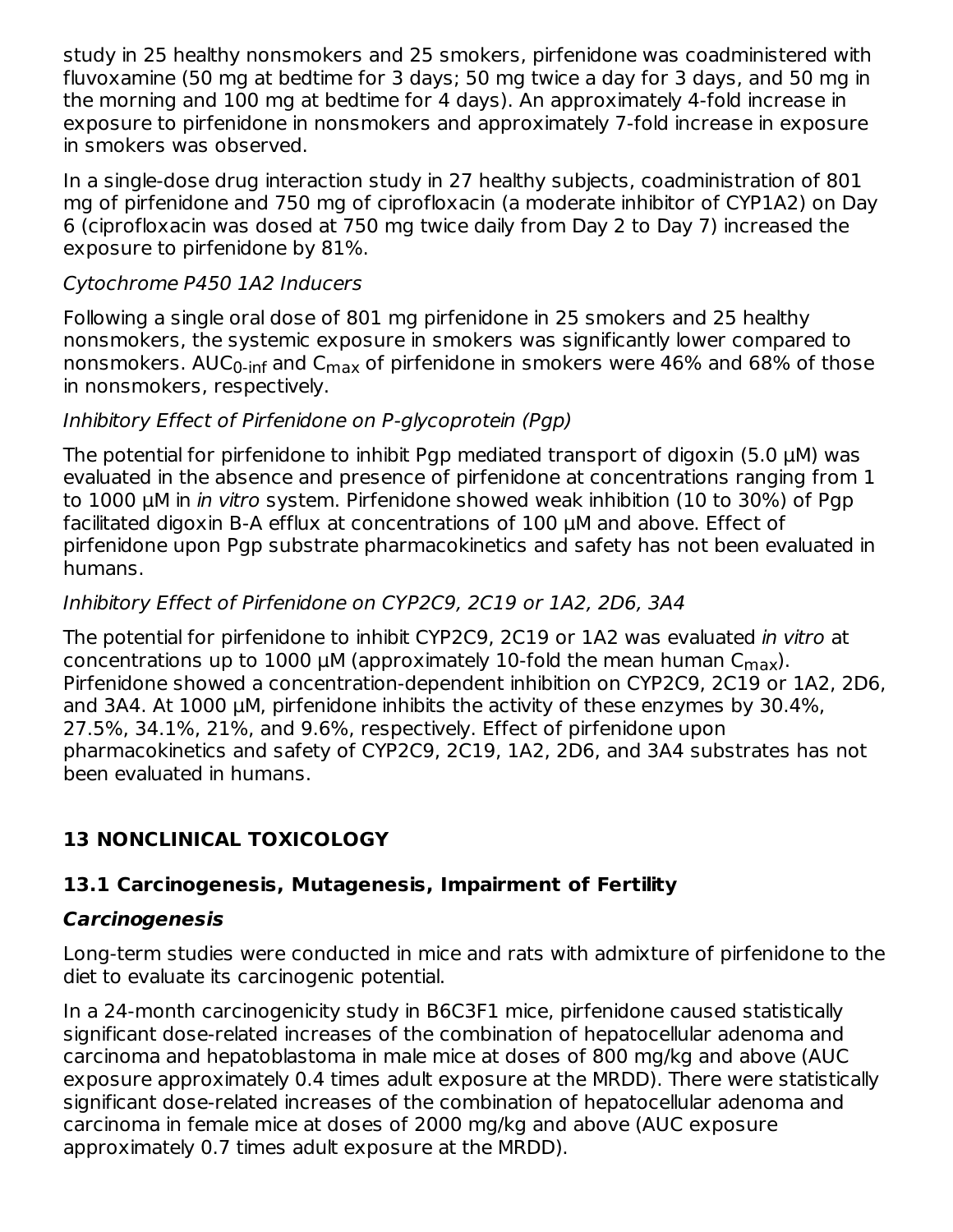In a 24-month carcinogenicity study in Fischer rats, pirfenidone caused statistically significant dose-related increases of the combination of hepatocellular adenoma and carcinoma in male rats at doses of 750 mg/kg and above (AUC exposure approximately 1.9 times adult exposure at the MRDD). There were statistically significant increases of the combination of hepatocellular adenoma and carcinoma and the combination of uterine adenocarcinoma and adenoma at a dose of 1500 mg/kg/day (AUC exposure approximately 3.0 times adult exposure at the MRDD).

The relevance of these tumor findings in rodents to humans is unknown.

## **Mutagenesis**

Pirfenidone was not mutagenic or clastogenic in the following tests: mutagenicity tests in bacteria, a chromosomal aberration test in Chinese hamster lung cells, and a micronucleus test in mice.

## **Impairment of Fertility**

Pirfenidone had no effects on fertility and reproductive performance in rats at dosages up to 1000 mg/kg/day (approximately 3 times the MRDD in adults on a mg/m<sup>2</sup> basis).

# **14 CLINICAL STUDIES**

The efficacy of pirfenidone was evaluated in patients with IPF in three phase 3, randomized, double-blind, placebo-controlled, multicenter trials (Studies 1, 2, and 3).

Study 1 was a 52-week trial comparing pirfenidone 2403 mg/day (n=278) versus placebo (n=277) in patients with IPF. Study 2 and Study 3 were nearly identical to each other in design, with few exceptions, including an intermediate dose treatment arm in Study 2. Study 2 compared treatment with either pirfenidone 2403 mg/day (n=174) or pirfenidone 1197 mg/day (n=87) to placebo (n=174), while Study 3 compared pirfenidone 2403 mg/day (n=171) to placebo (n=173). Study drug was administered three times daily with food for a minimum of 72 weeks. Patients continued on treatment until the last patient completed 72 weeks of treatment, which included observations to approximately 120 weeks of study treatment. The primary endpoint was the change in percent predicted forced vital capacity (%FVC) from baseline to study end, measured at 52 weeks in Study 1, and at 72 weeks in Studies 2 and 3.

Studies 1, 2 and 3 enrolled adult patients who had a clinical and radiographic diagnosis of IPF (with or without accompanying surgical lung biopsy), without evidence or suspicion of an alternative diagnosis for interstitial lung disease. Eligible patients were to have %FVC greater than or equal to 50% at baseline and a percent predicted diffusing capacity of the lungs for carbon monoxide (%DL $_{\rm CO}$ ) greater than or equal to 30% (Study 1) or 35% (Studies 2 and 3) at baseline. In all three trials, over 80% of patients completed study treatment.

A total of 1247 patients with IPF were randomized to receive pirfenidone 2403 mg/day (n=623) or placebo (n=624) in these three trials. Baseline characteristics were generally balanced across treatment groups. The study population ranged from 40 to 80 years of age (mean age 67 years). Most patients were male (74%), white (95%), and current or former smokers (65%). Approximately 93% of patients met criteria for definite IPF on high resolution computed tomography (HRCT). Baseline mean %FVC and %DL $_{\rm CO}$  were 72% and 46%, respectively. Approximately 15% subjects discontinued from each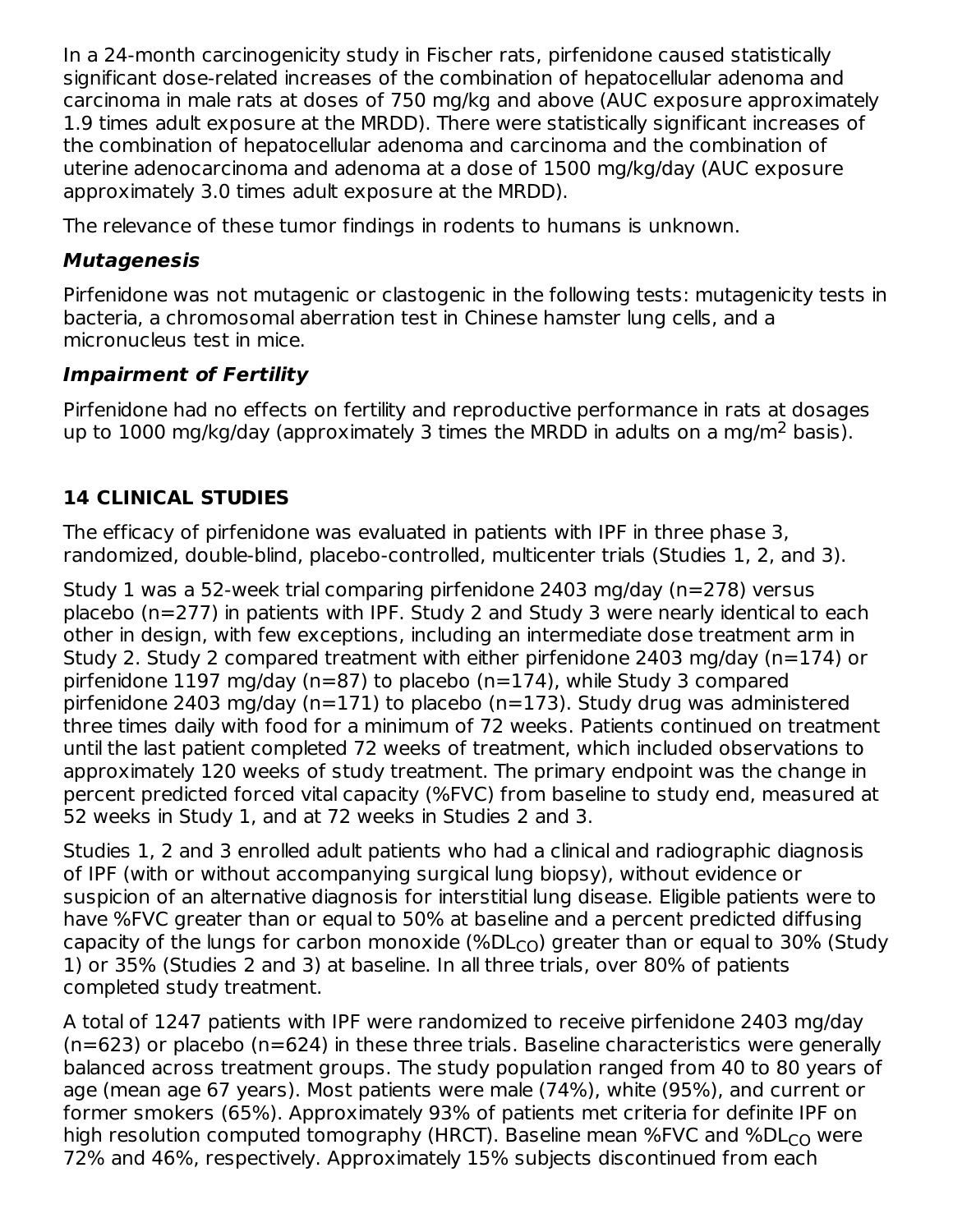treatment group.

## **Change from Baseline in Percent Predicted Forced Vital Capacity**

In Study 1, the primary efficacy analysis for the change in %FVC from baseline to Week 52 demonstrated a statistically significant treatment effect of pirfenidone 2403 mg/day  $(n=278)$  compared with placebo  $(n=277)$  using a rank ANCOVA with the lowest rank imputation for missing data due to death. In Study 2, there was a statistically significant difference at Week 72 for the change in %FVC from baseline. In Study 3, there was no statistically significant difference at Week 72 for the change in %FVC from baseline.

**Figure 1**presents the cumulative distribution for all cut-offs for the change from baseline in %FVC at Week 52 for Study 1. For all categorical declines in lung function, the proportion of patients declining was lower on pirfenidone than on placebo. Study 2 showed similar results.

**Figure 1. Cumulative Distribution of Patients by Change in Percent Predicted FVC from Baseline to Week 52 (Study 1). The Dashed Lines Indicate ≥10% Decline or ≥0% Decline.**

### **Mean Change from Baseline in FVC (mL)**

In Study 1, a reduction in the mean decline in FVC (in mL) was observed in patients receiving pirfenidone 2403 mg/day (-235 mL) compared to placebo (-428 mL) (mean treatment difference 193 mL) at Week 52 (see **Figure 2**). In Study 2, a reduction in the decline in FVC volume was also observed in patients receiving pirfenidone 2403 mg/day compared with placebo (mean treatment difference 157 mL) at Week 72. There was no statistically significant difference in decline in FVC volume seen in Study 3.

## **Figure 2. Mean Change from Baseline in Forced Vital Capacity (Study 1)**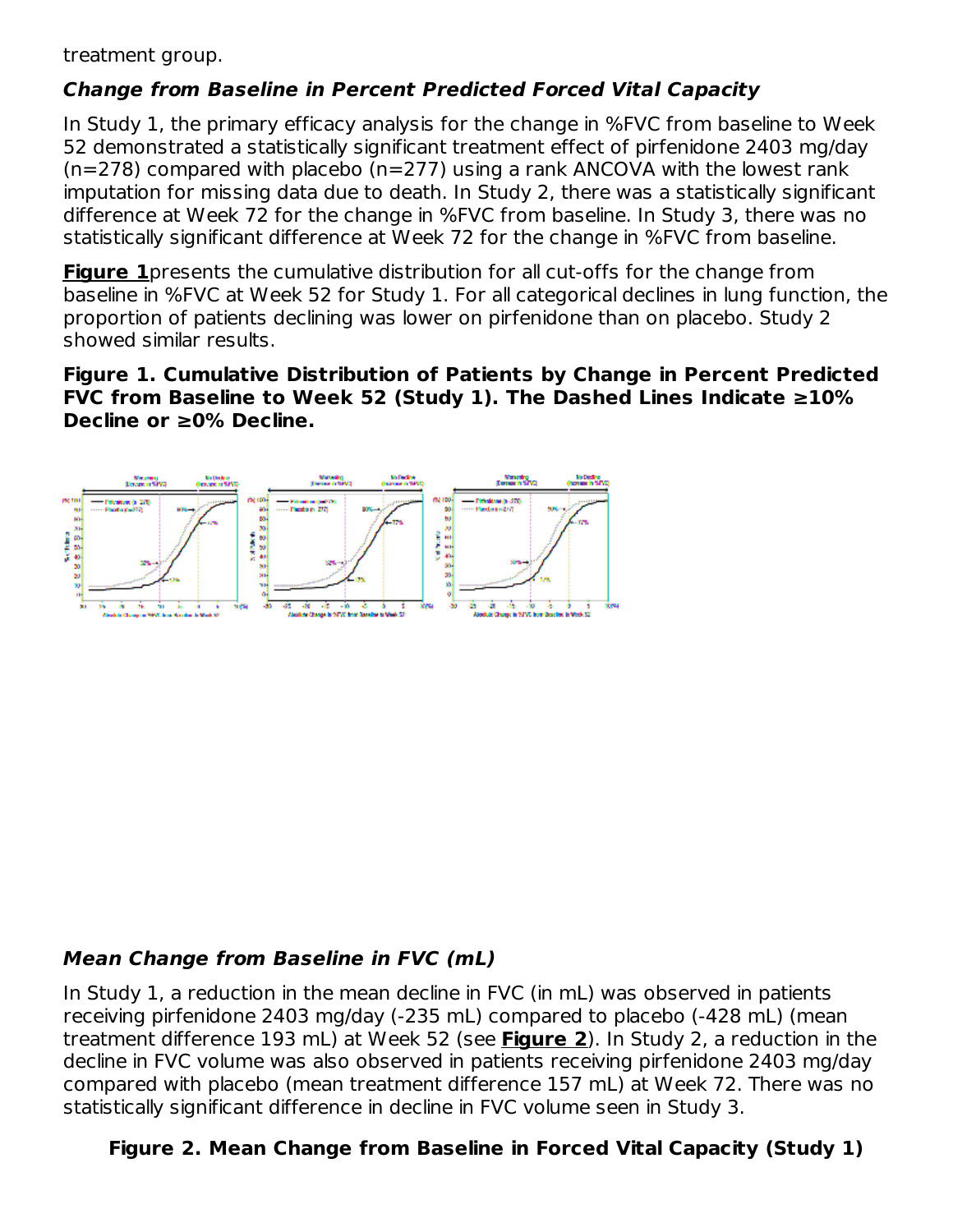#### **Survival**

Survival was evaluated for pirfenidone compared to placebo in Studies 1, 2, and 3 as an exploratory analysis to support the primary endpoint (FVC). All-cause mortality was assessed over the study duration and available follow-up period, irrespective of cause of death and whether patients continued treatment. All-cause mortality did not show a statistically significant difference (see **Figure 3**).

#### **Figure 3. Kaplan-Meier Estimates of All-Cause Mortality at Vital Status – End of Study: Studies 1, 2, and 3**



#### **16 HOW SUPPLIED/STORAGE AND HANDLING**

Pirfenidone tablets are available as follows:

```
267 mg (yellow): oval, biconvex, film-coated tablet, debossed with SD267 on one side.
```
NDC 0781-8085-32, bottle of 270 tablets total, with a child-resistant closure

801 mg (dark pink): oval, biconvex, film-coated tablet, debossed with SD801 on one side.

NDC 0781-8086-92, bottle of 90 tablets, with a child-resistant closure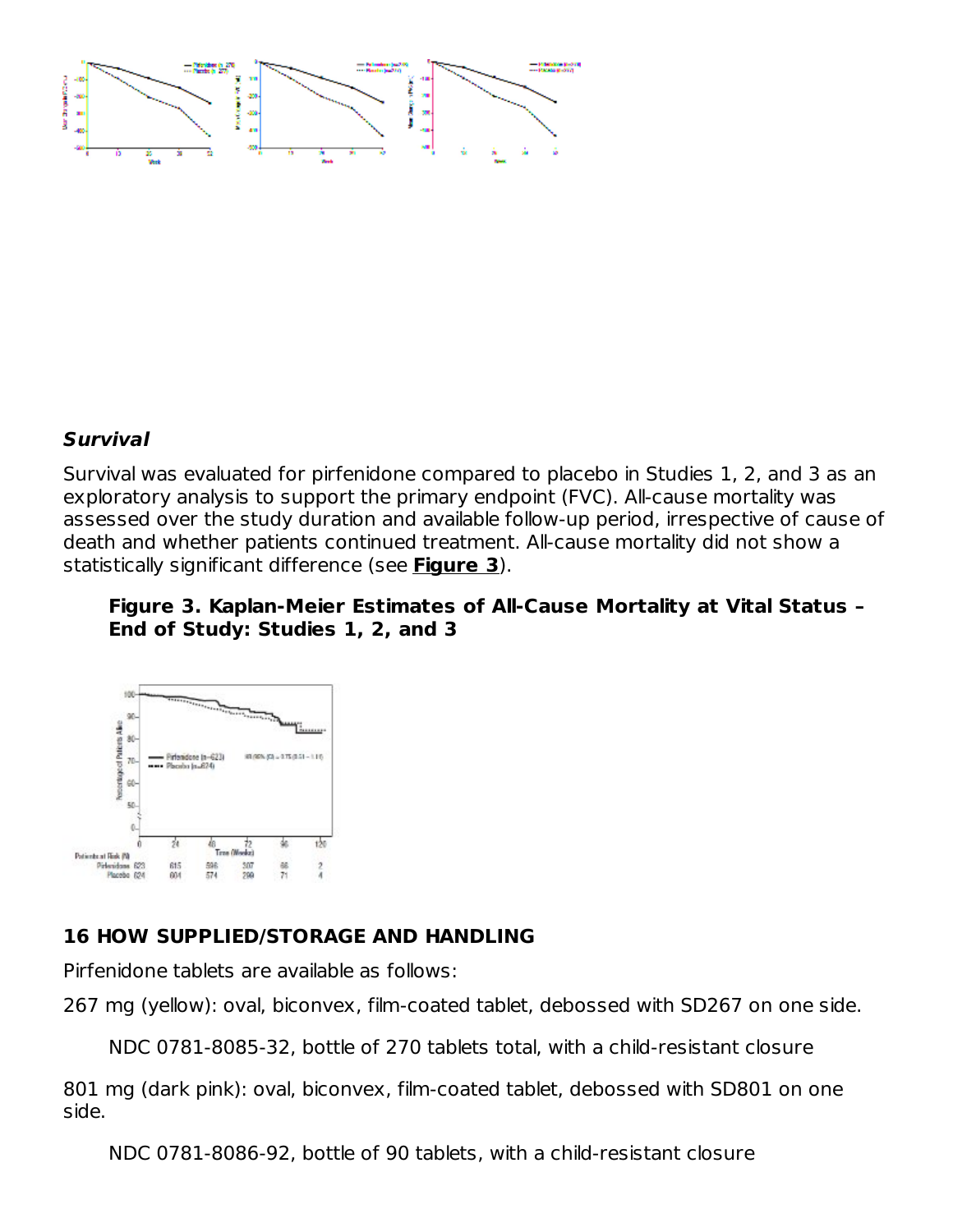Store at 25°C (77°F); excursions permitted to 15°C to 30°C (59°F to 86°F) [see USP Controlled Room Temperature].

Keep the bottle tightly closed. Do not use if the seal over the bottle opening is broken or missing. Safely throw away any pirfenidone tablets that is out of date or no longer needed.

## **17 PATIENT COUNSELING INFORMATION**

Advise the patient to read the FDA-approved patient labeling (Patient Information).

### **Liver Enzyme Elevations**

Advise patients that they may be required to undergo liver function testing periodically. Instruct patients to immediately report any symptoms of a liver problem (e.g., skin or the white of eyes turn yellow, urine turns dark or brown [tea colored], pain on the right side of stomach, bleed or bruise more easily than normal, lethargy) [see Warnings and Precautions (5.1)].

## **Photosensitivity Reaction or Rash**

Advise patients to avoid or minimize exposure to sunlight (including sunlamps) during use of pirfenidone tablets because of concern for photosensitivity reactions or rash. Instruct patients to use a sunblock and to wear clothing that protects against sun exposure. Instruct patients to report symptoms of photosensitivity reaction or rash to their physician. Temporary dosage reductions or discontinuations may be required [see Warnings and Precautions (5.2)].

### **Gastrointestinal Events**

Instruct patients to report symptoms of persistent gastrointestinal effects including nausea, diarrhea, dyspepsia, vomiting, gastro-esophageal reflux disease, and abdominal pain. Temporary dosage reductions or discontinuations may be required [see Warnings] and Precautions (5.3)].

### **Smokers**

Encourage patients to stop smoking prior to treatment with pirfenidone and to avoid smoking when using pirfenidone tablets [see Clinical Pharmacology (12.3)].

### **Take with Food**

Instruct patients to take pirfenidone tablets with food to help decrease nausea and dizziness.

Finished Drug Product Manufactured by

Lek Pharmaceuticals d.d., SI-1526 Ljubljana, Slovenia for

Sandoz Inc., Princeton, NJ 08540.

#### **Patient Information Pirfenidone Tablets (pir-FEN-i-done)**

#### **What are Pirfenidone tablets?**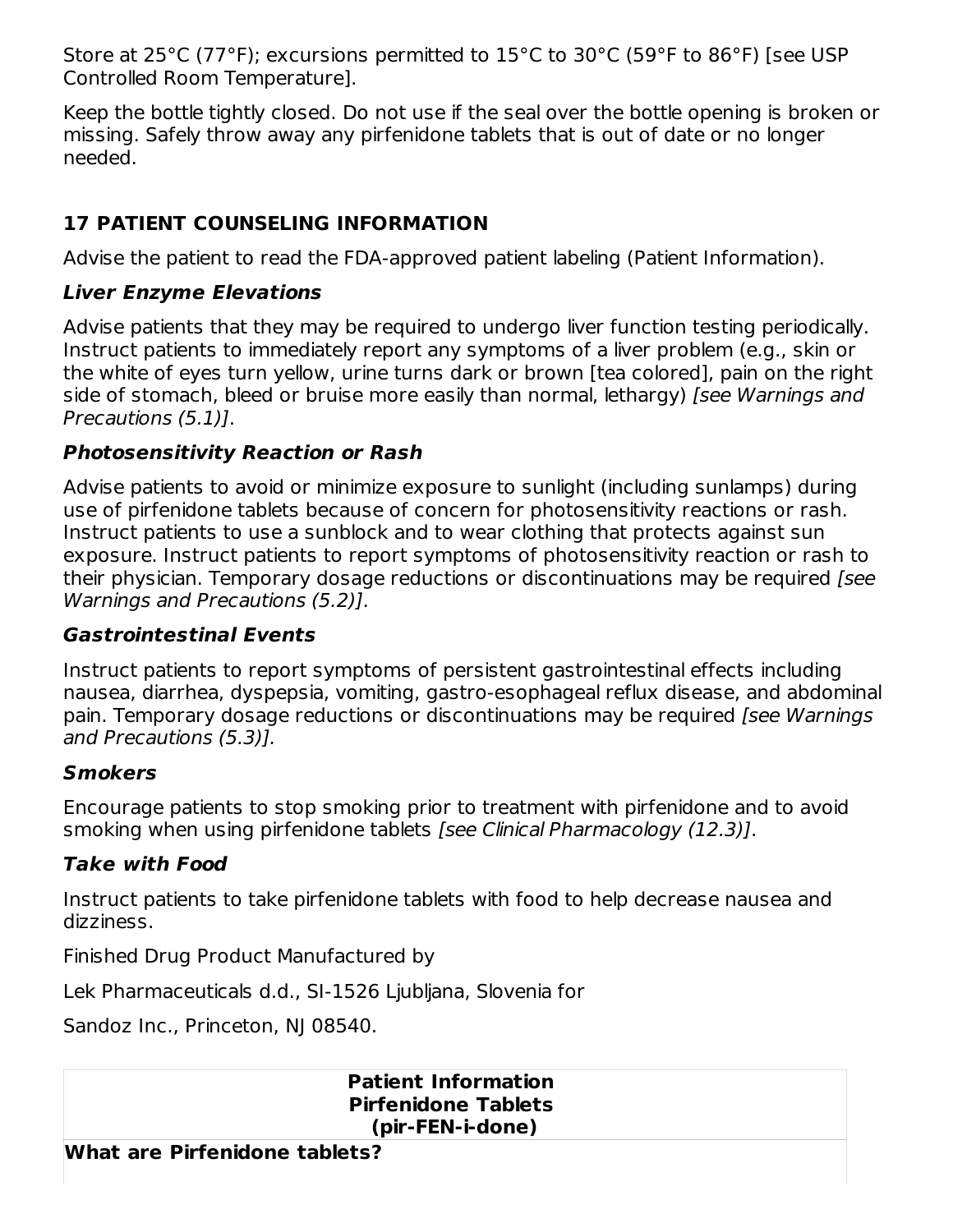- Pirfenidone tablets are a prescription medicine used to treat people with a lung disease called idiopathic pulmonary fibrosis (IPF).
- It is not known if pirfenidone tablets are safe and effective in children.

#### **Before you take pirfenidone tablets, tell your doctor about all of your medical conditions, including if you:**

- have liver problems
- have kidney problems
- are a smoker
- are pregnant or plan to become pregnant. It is not known if pirfenidone tablets will harm your unborn baby.
- are breastfeeding or plan to breastfeed. It is not known if pirfenidone passes into your breast milk. You and your doctor should decide if you will take pirfenidone tablets.

**Tell your doctor about all the medicines you take,** including prescription and over-the-counter medicines, vitamins, and herbal supplements.

## **How should I take pirfenidone tablets?**

- Take pirfenidone tablets exactly as your doctor tells you to take it.
- Your doctor may change your dose of pirfenidone tablets as needed.
- Take pirfenidone tablets with food at the same time each day. This may help to decrease your nausea and dizziness.
- **Pirfenidone tablets 267 mg is supplied as yellow tablet. If you have been prescribed pirfenidone tablets 267 mg, take it as follows:**
	- o Take 1 pirfenidone tablets 267 mg 3 times each day for days 1 through 7.
	- o Take 2 pirfenidone tablets 267 mg 3 times each day for days 8 through 14.
	- o Take 3 pirfenidone tablets 267 mg 3 times each day on day 15 and each day after.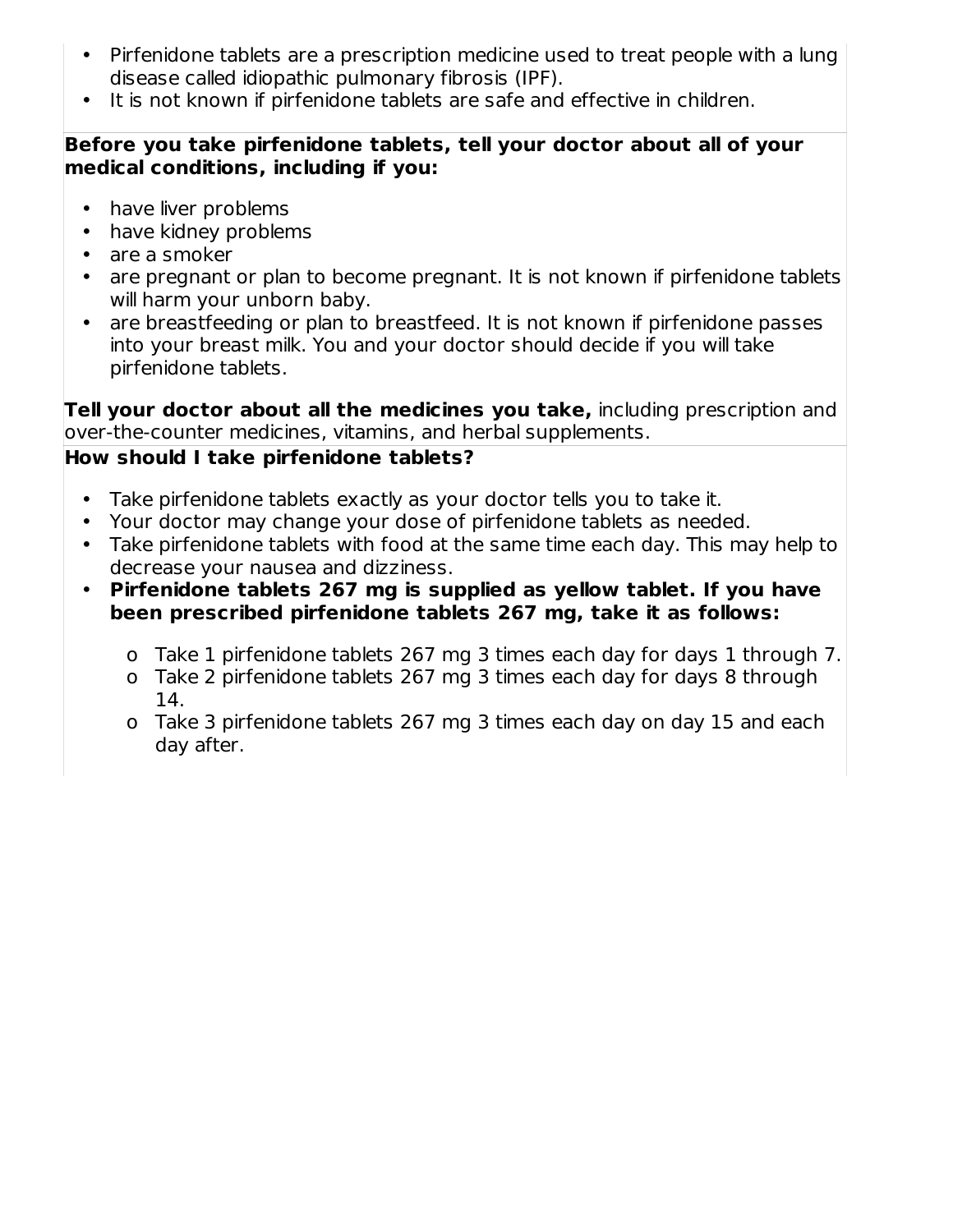#### **Pirfenidone Tablets 267 mg Dosing Schedule**

| Week           | Morning     | Afternoon | Evening  | <b>Total Pills</b> |
|----------------|-------------|-----------|----------|--------------------|
|                | (Breakfast) | (Lunch)   | (Dinner) | <b>Each Day</b>    |
| Days 1-7       |             |           |          |                    |
| Days 8-14      | ∍           | ∍         |          | 6                  |
| Days 15 onward | 3           | 3         |          |                    |

- If you have been prescribed the dark pink 801 mg pirfenidone film-coated tablets, take it as follows:
	- o Take 1 dark pink 801 mg pirfenidone tablet 3 times each day

| Pirfenidone Tablets 801 mg Dosing Schedule |             |           |          |                    |  |  |  |
|--------------------------------------------|-------------|-----------|----------|--------------------|--|--|--|
| Week                                       | Morning     | Afternoon | Evening  | <b>Total Pills</b> |  |  |  |
|                                            | (Breakfast) | (Lunch)   | (Dinner) | <b>Each Day</b>    |  |  |  |
| Days 15 onward                             |             |           |          | 3                  |  |  |  |

- If you miss 14 days or more of pirfenidone tablets call your doctor right away for further instructions about how to take your medicine.
- **Do not** take 2 doses at the same time to make up for your missed dose.
- **Do not** take more than 3 doses each day.
- If you take too much pirfenidone tablets, call your doctor or go to the nearest hospital emergency room right away.
- Your doctor should do certain blood tests before you start taking pirfenidone tablets.

### **What should I avoid while taking pirfenidone tablets?**

- Avoid sunlight. Pirfenidone tablets can make your skin sensitive to the sun and the light from sunlamps and tanning beds. You could get a severe sunburn. Use sunscreen (SPF 50) and wear a hat and clothes that cover your skin if you have to be in sunlight. Talk to your doctor if you get sunburn or a rash.
- Avoid taking pirfenidone tablets with other medicines that can make your skin sensitive to the sun, the light from sunlamps and tanning beds.
- Avoid smoking. Smoking may affect how well pirfenidone tablets works.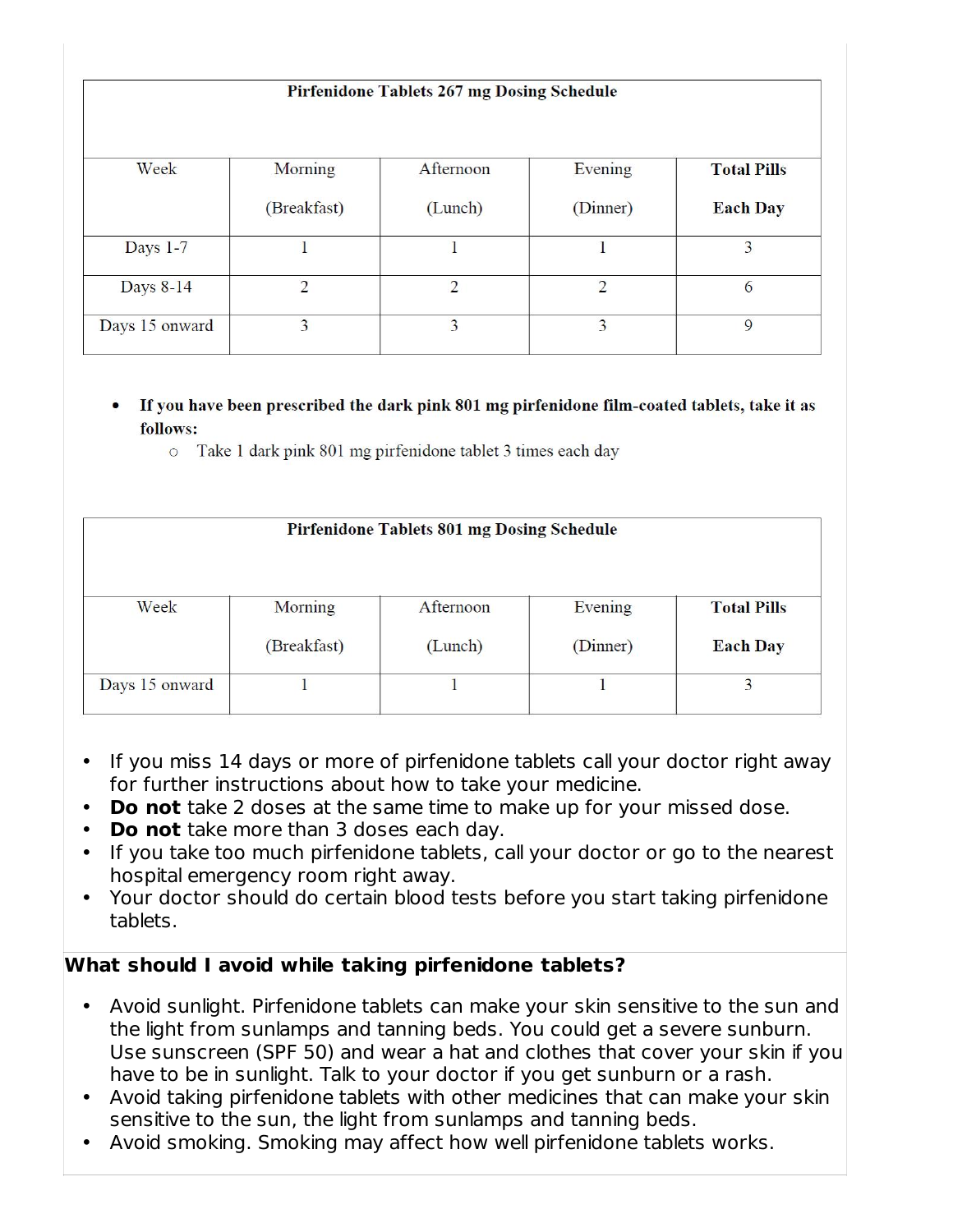#### **What are the possible side effects of pirfenidone tablets? Pirfenidone tablets may cause serious side effects, including:**

• **liver problems.** Call your doctor right away if you have unexplained symptoms such as yellowing of your skin or the white part of your eyes (jaundice), dark or brown (tea colored) urine, pain on the upper right side of your stomach area (abdomen), bleeding or bruising more easily than normal, feeling tired.

Your doctor will do blood tests to check how your liver is working during your treatment with pirfenidone tablets.

- **sensitivity to sunlight (photosensitivity) and rash.** See **"What should I avoid while taking pirfenidone tablets?"**
- **stomach problems.** Pirfenidone tablets may cause stomach problems such as nausea, vomiting, diarrhea, indigestion, heartburn, and stomach pain. Tell your doctor right away if your stomach problems get worse or do not go away. Your doctor may need to change your dose of pirfenidone tablets.

**The most common side effects of pirfenidone tablets include** feeling tired, insomnia, upper respiratory tract infections, sinusitis, headache, dizziness, decreased weight and decreased or loss of appetite.

These are not all the possible side effects of pirfenidone tablets. Call your doctor for medical advice about side effects. You may report side effects to FDA at 1-800- FDA-1088.

## **How should I store pirfenidone tablets?**

- Store pirfenidone tablets at room temperature, 77°F (25°C).
- Keep in a tightly closed container.

Safely throw away any pirfenidone tablets that is out of date or no longer needed. **Keep pirfenidone tablets and all medicines out of reach of children. General information about the safe and effective use of pirfenidone tablets.**

Medicines are sometimes prescribed for purposes other than those listed in a Patient Information leaflet. Do not use pirfenidone tablets for a condition for which it was not prescribed. Do not give pirfenidone tablets to other people, even if they have the same symptoms that you have. It may harm them. You can ask your pharmacist or doctor for information about pirfenidone tablets that is written for health professionals.

# **What are the ingredients in pirfenidone tablets?**

**Active ingredient:** pirfenidone

**Inactive ingredients:** croscarmellose sodium, hydroxypropyl cellulose, magnesium stearate, pregelatinized starch, and silicon dioxide.

267 mg tablets contain opadry II yellow which consist of: iron oxide yellow, polyethylene glycol, polyvinyl alcohol, talc and titanium dioxide.

801 mg tablets contain opadry II pink which consist of: iron oxide black, iron oxide red, iron oxide yellow, polyethylene glycol, polyvinyl alcohol, talc and titanium dioxide.

For more information, contact Sandoz Inc., at 1-800-525-8747 Finished Drug Product Manufactured by

Lek Pharmaceuticals d.d., SI-1526 Ljubljana, Slovenia for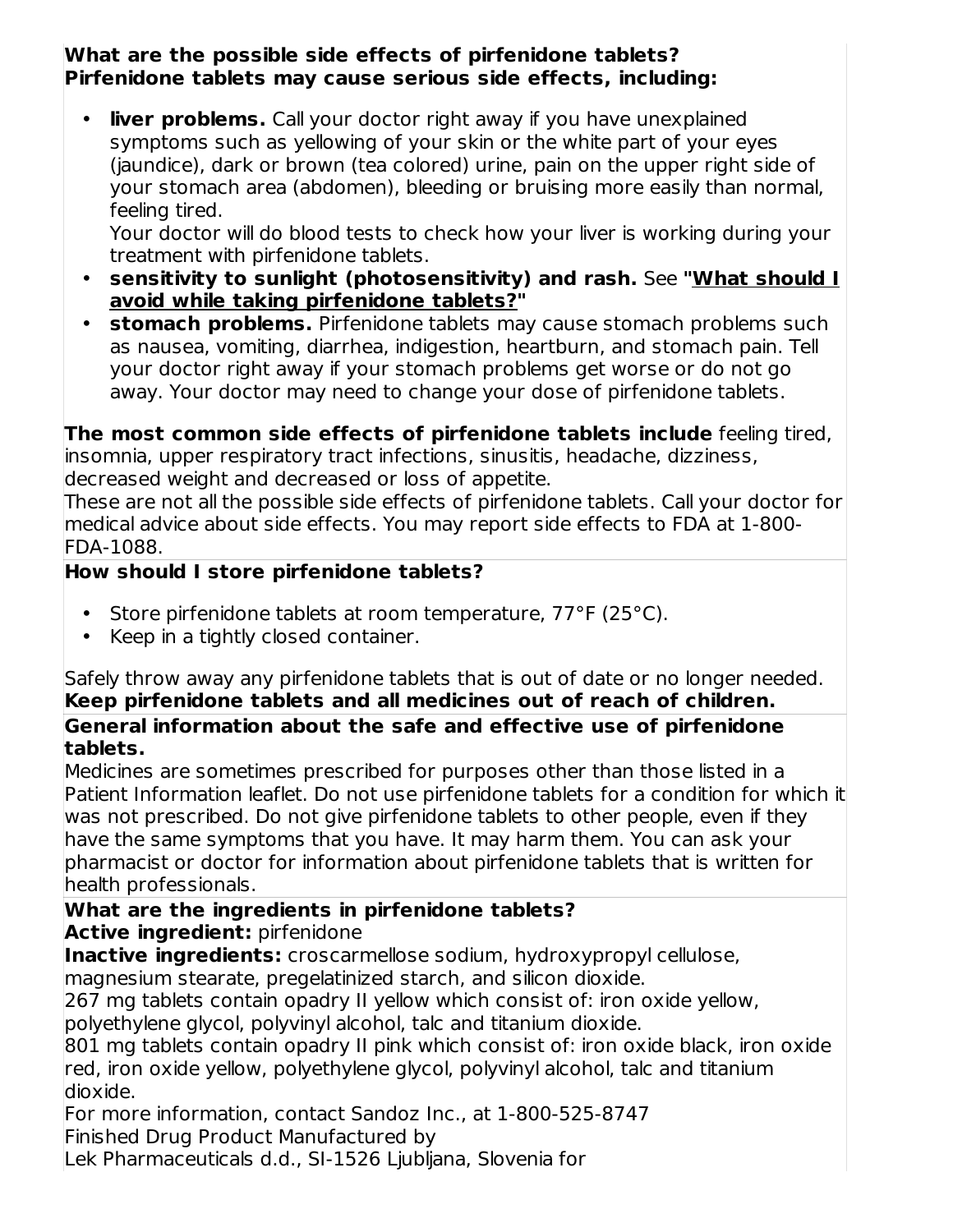This Patient Information has been approved by the U.S. Food and Drug Administration Rev. February 2022

#### **Principal Display Panel**

**NDC** 0781-8085-32

#### **Pirfenidone Tablets**

- **267 mg**
- **Rx Only**
- **270 Tablets**



### **Principal Display Panel**

**NDC** 0781-8086-92

**Pirfenidone Tablets**

- **801 mg**
- **Rx Only**
- **90 Tablets**

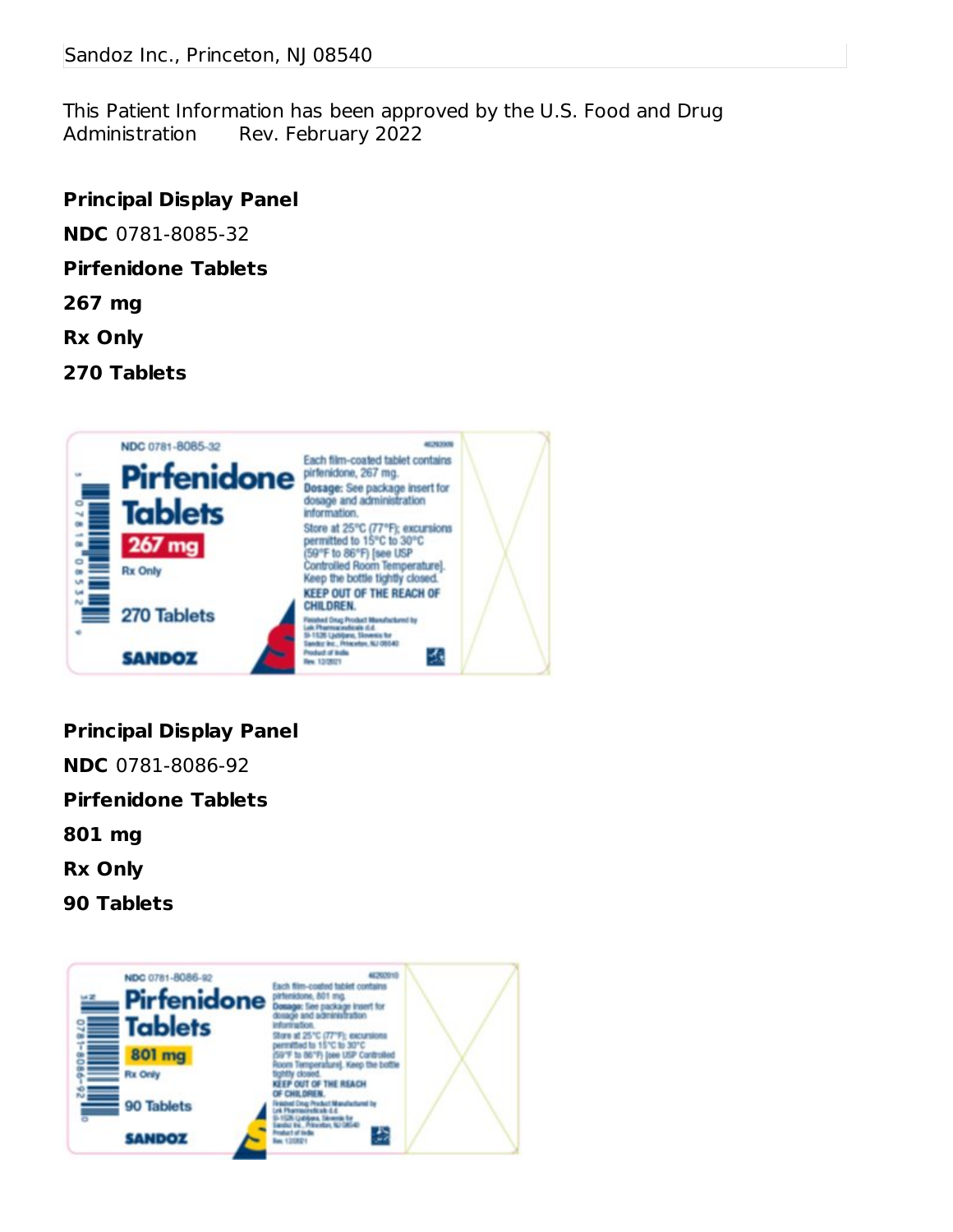| <b>PIRFENIDONE</b>                                             |             |                                                           |                     |            |                                       |          |                                     |
|----------------------------------------------------------------|-------------|-----------------------------------------------------------|---------------------|------------|---------------------------------------|----------|-------------------------------------|
| pirfenidone tablet, film coated                                |             |                                                           |                     |            |                                       |          |                                     |
|                                                                |             |                                                           |                     |            |                                       |          |                                     |
| <b>Product Information</b>                                     |             |                                                           |                     |            |                                       |          |                                     |
| <b>Product Type</b>                                            |             | <b>HUMAN PRESCRIPTION DRUG</b>                            |                     |            | <b>Item Code (Source)</b>             |          | NDC:0781-8085                       |
| <b>Route of Administration</b>                                 |             | ORAL                                                      |                     |            |                                       |          |                                     |
|                                                                |             |                                                           |                     |            |                                       |          |                                     |
| <b>Active Ingredient/Active Moiety</b>                         |             |                                                           |                     |            |                                       |          |                                     |
|                                                                |             | <b>Ingredient Name</b>                                    |                     |            | <b>Basis of Strength</b>              |          | <b>Strength</b>                     |
| PIRFENIDONE (UNII: D7NLD2JX7U) (PIRFENIDONE - UNII:D7NLD2JX7U) |             |                                                           |                     |            | <b>PIRFENIDONE</b>                    |          | 267 mg                              |
|                                                                |             |                                                           |                     |            |                                       |          |                                     |
| <b>Inactive Ingredients</b>                                    |             |                                                           |                     |            |                                       |          |                                     |
|                                                                |             | <b>Ingredient Name</b>                                    |                     |            |                                       |          | <b>Strength</b>                     |
| <b>CROSCARMELLOSE SODIUM (UNII: M280L1HH48)</b>                |             |                                                           |                     |            |                                       |          |                                     |
| HYDROXYPROPYL CELLULOSE, UNSPECIFIED (UNII: 9XZ8H6N6OH)        |             |                                                           |                     |            |                                       |          |                                     |
| MAGNESIUM STEARATE (UNII: 70097M6I30)                          |             |                                                           |                     |            |                                       |          |                                     |
| STARCH, CORN (UNII: 08232NY3SJ)                                |             |                                                           |                     |            |                                       |          |                                     |
| <b>SILICON DIOXIDE (UNII: ETJ7Z6XBU4)</b>                      |             |                                                           |                     |            |                                       |          |                                     |
| FERRIC OXIDE YELLOW (UNII: EX43802MRT)                         |             |                                                           |                     |            |                                       |          |                                     |
| POLYETHYLENE GLYCOL, UNSPECIFIED (UNII: 3WQ0SDWLA)             |             |                                                           |                     |            |                                       |          |                                     |
| POLYVINYL ALCOHOL, UNSPECIFIED (UNII: 532B59J990)              |             |                                                           |                     |            |                                       |          |                                     |
| TALC (UNII: 7SEV7J4R1U)<br>TITANIUM DIOXIDE (UNII: 15FIX9V2JP) |             |                                                           |                     |            |                                       |          |                                     |
|                                                                |             |                                                           |                     |            |                                       |          |                                     |
|                                                                |             |                                                           |                     |            |                                       |          |                                     |
| <b>Product Characteristics</b>                                 |             |                                                           |                     |            |                                       |          |                                     |
| <b>Color</b>                                                   |             | <b>YELLOW</b>                                             | <b>Score</b>        |            |                                       | no score |                                     |
| <b>Shape</b>                                                   | <b>OVAL</b> |                                                           | <b>Size</b>         |            |                                       | 13mm     |                                     |
| Flavor                                                         |             |                                                           | <b>Imprint Code</b> |            |                                       | SD267    |                                     |
| <b>Contains</b>                                                |             |                                                           |                     |            |                                       |          |                                     |
|                                                                |             |                                                           |                     |            |                                       |          |                                     |
| <b>Packaging</b>                                               |             |                                                           |                     |            |                                       |          |                                     |
| <b>Item Code</b><br>#                                          |             | <b>Package Description</b>                                |                     |            | <b>Marketing Start</b><br><b>Date</b> |          | <b>Marketing End</b><br><b>Date</b> |
| NDC:0781-8085-<br>$\mathbf{1}$<br>32                           | Product     | 270 in 1 CARTON; Type 0: Not a Combination                |                     | 05/02/2022 |                                       |          |                                     |
|                                                                |             |                                                           |                     |            |                                       |          |                                     |
| <b>Marketing Information</b>                                   |             |                                                           |                     |            |                                       |          |                                     |
| <b>Marketing</b>                                               |             | <b>Application Number or Monograph</b><br><b>Citation</b> |                     |            | <b>Marketing Start</b><br><b>Date</b> |          | <b>Marketing End</b><br><b>Date</b> |
| Category<br><b>ANDA</b>                                        | ANDA212560  |                                                           |                     | 05/02/2022 |                                       |          |                                     |
|                                                                |             |                                                           |                     |            |                                       |          |                                     |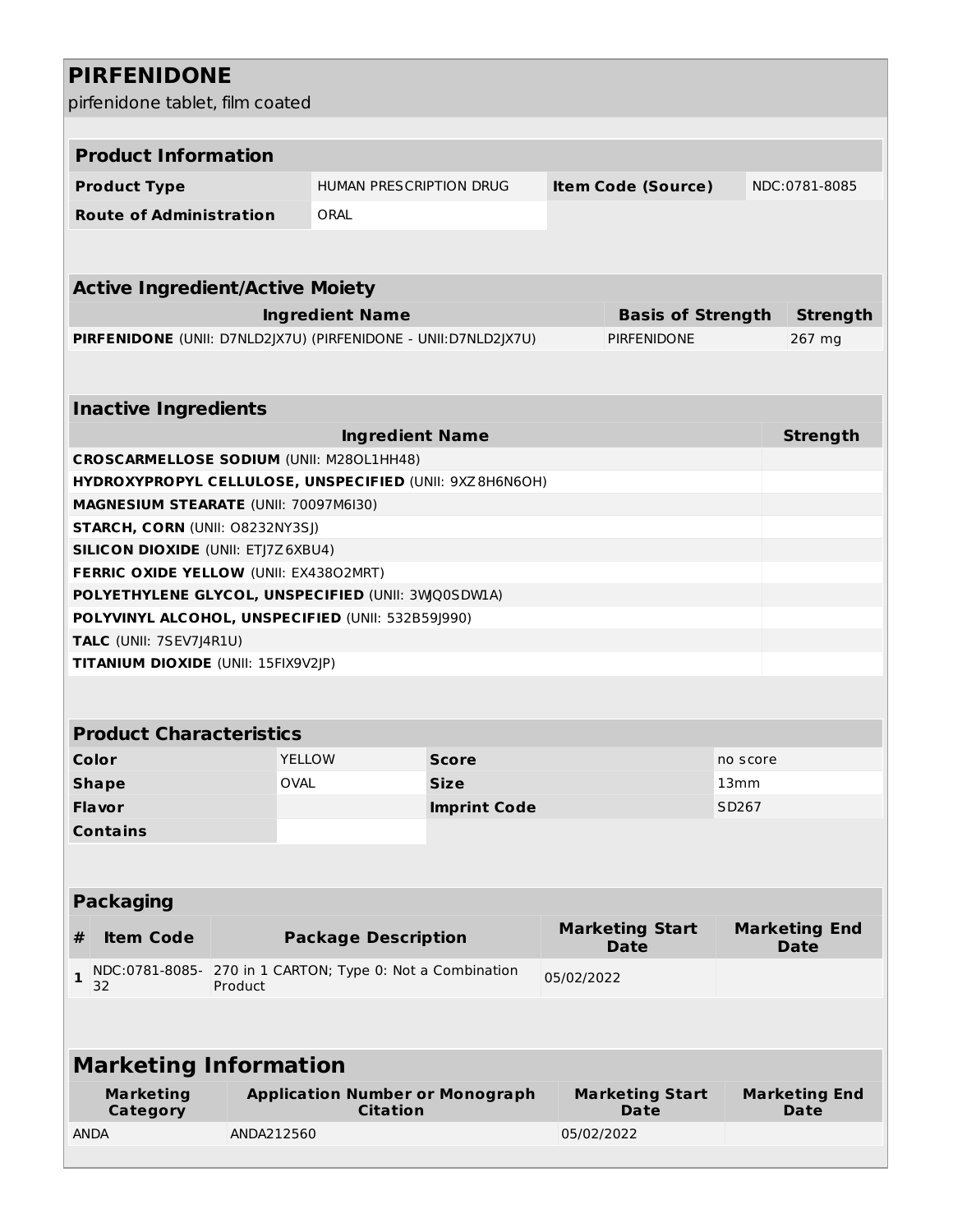# **PIRFENIDONE**

pirfenidone tablet, film coated

|              |                                                                             | pirfenidone tablet, film coated |                                                                |                     |            |                          |          |                      |  |
|--------------|-----------------------------------------------------------------------------|---------------------------------|----------------------------------------------------------------|---------------------|------------|--------------------------|----------|----------------------|--|
|              |                                                                             |                                 |                                                                |                     |            |                          |          |                      |  |
|              | <b>Product Information</b>                                                  |                                 |                                                                |                     |            |                          |          |                      |  |
|              | HUMAN PRESCRIPTION DRUG<br><b>Item Code (Source)</b><br><b>Product Type</b> |                                 |                                                                | NDC:0781-8086       |            |                          |          |                      |  |
|              | <b>Route of Administration</b>                                              |                                 | ORAL                                                           |                     |            |                          |          |                      |  |
|              |                                                                             |                                 |                                                                |                     |            |                          |          |                      |  |
|              |                                                                             |                                 |                                                                |                     |            |                          |          |                      |  |
|              | <b>Active Ingredient/Active Moiety</b>                                      |                                 |                                                                |                     |            |                          |          |                      |  |
|              |                                                                             |                                 | <b>Ingredient Name</b>                                         |                     |            | <b>Basis of Strength</b> |          | <b>Strength</b>      |  |
|              |                                                                             |                                 | PIRFENIDONE (UNII: D7NLD2JX7U) (PIRFENIDONE - UNII:D7NLD2JX7U) |                     |            | <b>PIRFENIDONE</b>       |          | 801 mg               |  |
|              |                                                                             |                                 |                                                                |                     |            |                          |          |                      |  |
|              |                                                                             |                                 |                                                                |                     |            |                          |          |                      |  |
|              | <b>Inactive Ingredients</b>                                                 |                                 |                                                                |                     |            |                          |          |                      |  |
|              |                                                                             |                                 | <b>Ingredient Name</b>                                         |                     |            |                          |          | <b>Strength</b>      |  |
|              |                                                                             |                                 | <b>CROSCARMELLOSE SODIUM (UNII: M280L1HH48)</b>                |                     |            |                          |          |                      |  |
|              |                                                                             |                                 | HYDROXYPROPYL CELLULOSE, UNSPECIFIED (UNII: 9XZ8H6N6OH)        |                     |            |                          |          |                      |  |
|              | MAGNESIUM STEARATE (UNII: 70097M6I30)                                       |                                 |                                                                |                     |            |                          |          |                      |  |
|              | <b>STARCH, CORN (UNII: O8232NY3SJ)</b>                                      |                                 |                                                                |                     |            |                          |          |                      |  |
|              | <b>SILICON DIOXIDE (UNII: ETJ7Z6XBU4)</b>                                   |                                 |                                                                |                     |            |                          |          |                      |  |
|              |                                                                             |                                 | POLYETHYLENE GLYCOL, UNSPECIFIED (UNII: 3WQ0SDWIA)             |                     |            |                          |          |                      |  |
|              |                                                                             |                                 | POLYVINYL ALCOHOL, UNSPECIFIED (UNII: 532B59J990)              |                     |            |                          |          |                      |  |
|              | TALC (UNII: 7SEV7J4R1U)                                                     |                                 |                                                                |                     |            |                          |          |                      |  |
|              | TITANIUM DIOXIDE (UNII: 15FIX9V2JP)                                         |                                 |                                                                |                     |            |                          |          |                      |  |
|              | FERROSOFERRIC OXIDE (UNII: XM0M87F357)                                      |                                 |                                                                |                     |            |                          |          |                      |  |
|              | <b>FERRIC OXIDE RED (UNII: 1K09F3G675)</b>                                  |                                 |                                                                |                     |            |                          |          |                      |  |
|              | FERRIC OXIDE YELLOW (UNII: EX43802MRT)                                      |                                 |                                                                |                     |            |                          |          |                      |  |
|              |                                                                             |                                 |                                                                |                     |            |                          |          |                      |  |
|              | <b>Product Characteristics</b>                                              |                                 |                                                                |                     |            |                          |          |                      |  |
|              | <b>Color</b>                                                                | PINK (dark pink)                |                                                                | <b>Score</b>        |            |                          | no score |                      |  |
|              | <b>Shape</b>                                                                | <b>OVAL</b>                     |                                                                | <b>Size</b>         |            |                          | 19mm     |                      |  |
|              | Flavor                                                                      |                                 |                                                                | <b>Imprint Code</b> |            |                          | SD801    |                      |  |
|              | <b>Contains</b>                                                             |                                 |                                                                |                     |            |                          |          |                      |  |
|              |                                                                             |                                 |                                                                |                     |            |                          |          |                      |  |
|              |                                                                             |                                 |                                                                |                     |            |                          |          |                      |  |
|              | <b>Packaging</b>                                                            |                                 |                                                                |                     |            |                          |          |                      |  |
|              |                                                                             |                                 |                                                                |                     |            | <b>Marketing Start</b>   |          | <b>Marketing End</b> |  |
| #            | <b>Item Code</b>                                                            |                                 | <b>Package Description</b>                                     |                     |            | <b>Date</b>              |          | <b>Date</b>          |  |
| $\mathbf{1}$ | NDC:0781-<br>8086-92                                                        | <b>Combination Product</b>      | 90 in 1 BOTTLE, PLASTIC; Type 0: Not a                         |                     | 05/02/2022 |                          |          |                      |  |
|              |                                                                             |                                 |                                                                |                     |            |                          |          |                      |  |
|              | <b>Marketing Information</b>                                                |                                 |                                                                |                     |            |                          |          |                      |  |
|              | <b>Marketing</b>                                                            |                                 | <b>Application Number or Monograph</b>                         |                     |            | <b>Marketing Start</b>   |          | <b>Marketing End</b> |  |
|              | Category                                                                    |                                 | <b>Citation</b>                                                |                     |            | <b>Date</b>              |          | <b>Date</b>          |  |
| <b>ANDA</b>  |                                                                             | ANDA212560                      |                                                                |                     | 05/02/2022 |                          |          |                      |  |